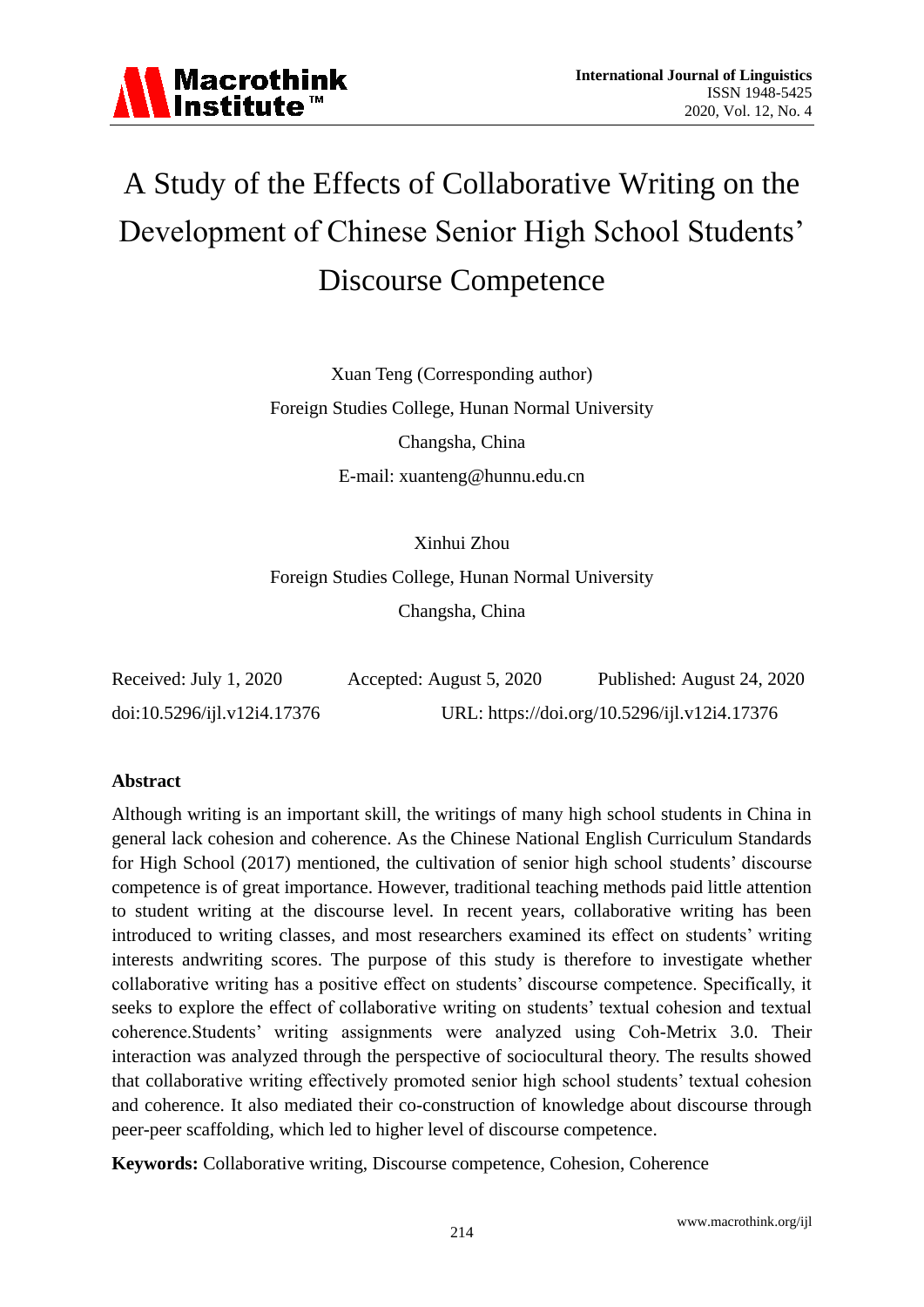

#### **1. Introduction**

Writing allows students to express their thoughts and feelings in written form through the use of what they have learnt in English classes. Due to the influence of their native language, most Chinese students'work consists of sentences that lack cohesion and coherence, which hinders the comprehensibility of the written discourse. In addition, theirproficiency in deploying cohesive devices and skills in creating a consistent textare indicative of the levels of their writing ability.Therefore, it is important that teachers find an effective way to help students produce more cohesive and coherent discourse, and improve their writing ability.Findings of a number of studies suggested that collaborative writing is beneficial for the improvement of students' writing ability (Zimmet, 2000; Storch, 2005; Wigglesworth & Storch, 2009; Aminloo, 2013; Challob, 2016). Collaborative writing differs from traditional approach to teaching writing in that it emphasizes on the process of writing and the interaction betweenstudents and students. From the viewpoint of the Sociocultural theory, collaboration enables students to engage in scaffolding in which they provide assistance to each other through the process of solving language problems together. They are novices when they work individually, and are experts when working collaboratively (Donato, 1994).

Due to the benefits of collaborative writing on students' writing abilities, it is very likely to be an efficient method to promote their discourse competence. However, thus far there are few studies that focus on the effect of collaborative writing on students' discourse competence. As a result, this study attempts to apply collaborative writing to Chinese high school students' writing class to examine its effectiveness. During collaborative writing, teachers play the roles of facilitators and resource-providers, which is consistent with the requirement of the Chinese National English Curriculum Standards for High School (2017). According to the curriculum, foreign language teaching should pay close attention to the learning process, and advocate experiential learning and participation. In this study, it is through the input provided by the teacher and the interaction between the students that their written work is of better quality in terms of discourse features.

This study has several significances. First and foremost, more evidence will be provided concerning Sociocultural theory in the field of writing teaching. Secondly, from the perspective of pedagogy, this approach sheds light on the application of collaborative writing to senior high school writing class. Finally, this study investigates the effect of collaborative writing on students' discourse competence, which could provide new direction for senior high school teachers in guiding students' writing.

#### **2. Literature Review**

Writing is the process of thinking and expressing ideas (Zemal, 1982; Urquhart & McIver, 2005), and writing ability is essential for senior high school students. During the writing process, students not only combine words, sentences, and paragraphs together, they also choose, extract, process and integrate the knowledge they have accumulated.As a result, writing ability is not simply the output of scattered sentences, but the ability to produce coherent and cohesive text. According to Bereiter (1987), there are five components of writing ability: the ability to the thought of writing, the ability to operate the writing process,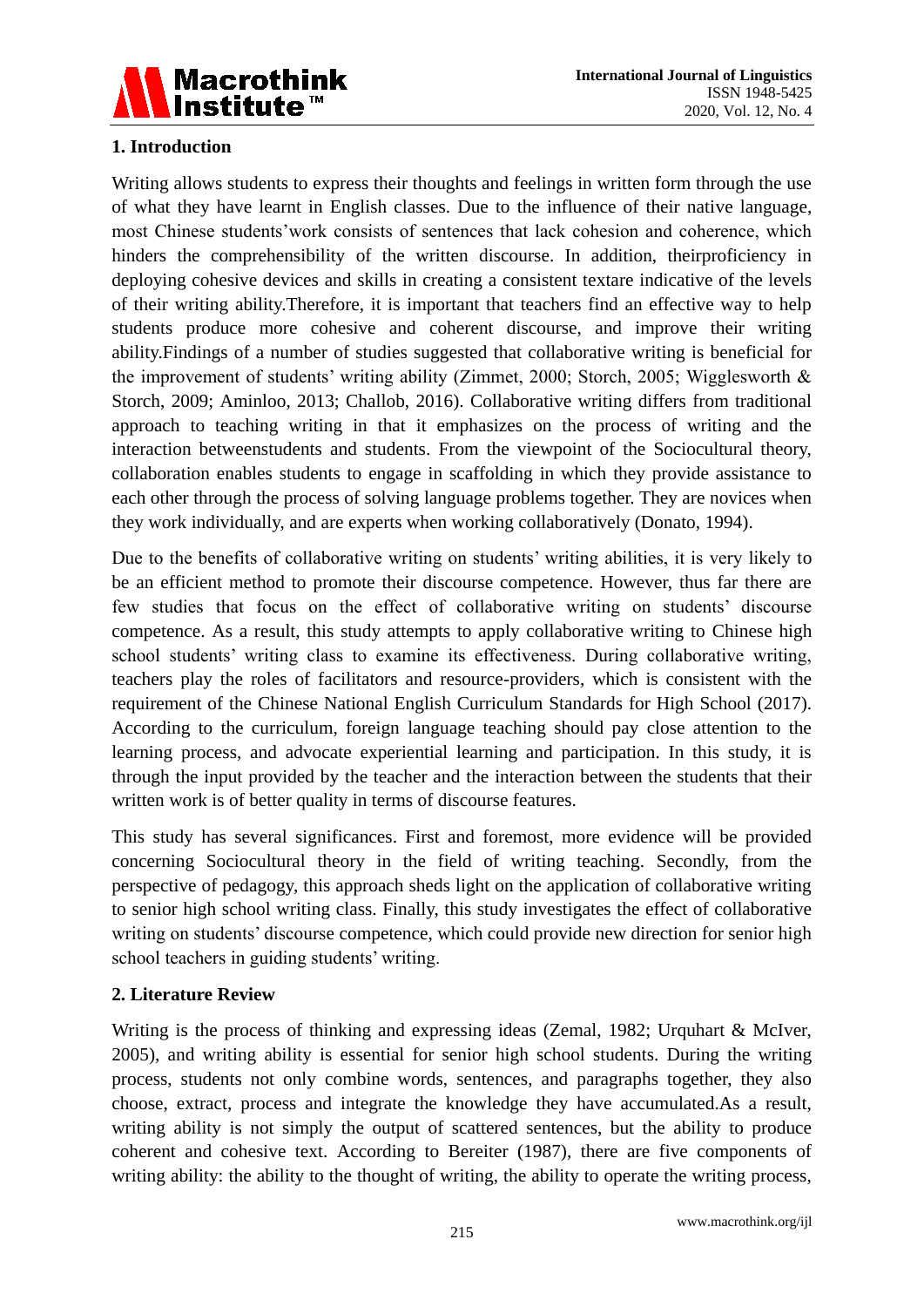## Macrothink<br>|Institute™

the ability to convey ideas, proficiency in the use of a variety of expressions, and the ability to evaluate. It is generally agreed that writing ability involves not only grammatical accuracy but also the ability of organization, logic and cohesion.

#### *2.1 Collaborative Writing*

Collaborative writing refers to two or more writers make a composition together (Belcher, 1990; Lowry et al., 2004; Storch, 2011). It mainly focuses on students' writing process rather than the final composition. There are three prominent features of collaborative writing, notably real interaction, shared responsibility, and one composition (Ede & Lunsford, 1990). During student interaction, different interaction patternswere found to be influential in terms of writing quality. Particularly, Storch (2002) distinguished different patterns using the index of equality and mutuality. Equality refers to the equal distribution of turns among collaborative partners and their contribution to the content, while mutuality means the degree of engagement among the participator and other group members. Storch found that in total there are four types of patterns, namely collaborative, dominant/dominant, dominant/passive, and expert/novice. Among these four patterns, the collaborative and expert/novice patterns seemed to promote students' writing quality to the maximum extent.Li and Zhu (2017b) further demonstrated that written work produced by groups with high degree of engagement were in general more coherent and clearer in rhetorical structure.

Many researchers found that collaborative writing could improve students' writing quality (Rayers, 1987; Ross, 1995; O' Donnell etal., 1985, Strobl, 2013; Bikowsk & Vithanage, 2016). For example, Hsu and Lo (2018) found that students engaging in wiki-mediated collaborative writing produced individual writing in L2 of better content quality and linguistic accuracy. Aydin and Yildiz (2014), along with Wigglesworth and Storch (2009), found that collaborative writing impacted positively on writing accuracy. Kessler et al. (2012) suggested that students paid more attention to meaning than form, and their accuracy on grammar has increased when they were constructing compositions using wiki-based word processing tool in collaborative writing. Furthermore, Abrams (2019) found that collaboration-oriented group could construct written text with more related content and higher coherence. In addition, collaborative writing could aid in the development of language skills (Watanabe & Swain, 2007; Elola, 2010; Kessler et al., 2012; Liu & Lan, 2016). For example, it facilitated students' memory of syntactic information (Liu & Lan, 2016; Watanabe & Swain, 2007) and enhance theirlanguage cognition and acquisition (Swain, 2006). The interaction among students in collaborative writing can help students solve their problems in writing (Yeh, 2014), plan and construct their writing (Kormos, 2014; Storch, 2011) and generate and consolidate their existing knowledge (Wigglesworth & Storch, 2012).

Another topic often investigated in relation to collaborative writing is peer feedback. Feedback means providing suggestions for writers to revise their writing. In traditional writing class, students receive feedback mainly from their teachers. Nevertheless, as Mangelsdorf (1992) suggested, peer feedback should be added in writing teaching process to enable group members to evaluate their partners' writing (Falchikov, 1995) and provide revision suggestion.Peer feedback plays an essential role in collaborative writing (Grami,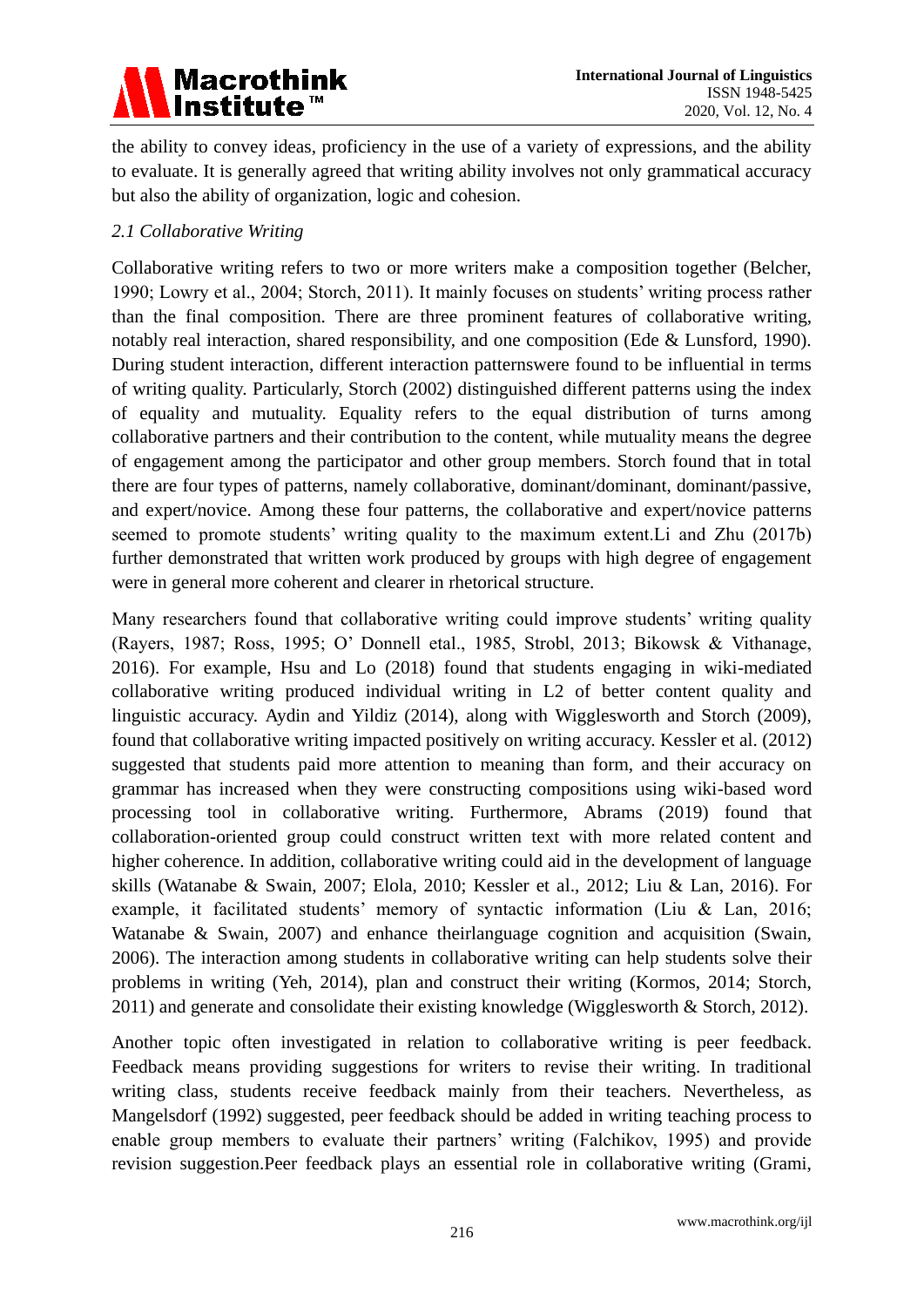

2012). In particular, students incorporated peer feedback into their writing if their interaction is collaborative (Nelson & Murphy, 1993).The quality of composition revision was also closely associated with writers' writing competence and the efficacy of reader feedback (Hedgcock & Lefkowitz, 1992). More importantly, peer feedback helped to increasestudent writing motivation (Dheram,1995; Clifford, 1981; Mo, 2007), confidence and interest in writing (King, 1979; Cai, 2011), as well as critical thinking, learner autonomy and social interaction (Yang et al., 2006).

#### *2.2 Discourse Competence*

Discourse competence has long been viewed as an important part of communicative competence (Hymes, 1972; Canale& Swain, 1980; Celce-Murcia et al., 1995). It refers to the ability to link words together to form a text according to the rules of cohesion and coherence (Canale& Swain, 1980; Kaplan & Knutson, 1993) and the comprehensive ability of the speakers to apply language in the level of discourse (Carter & McCarthy, 1997). In China, Wen (1999) pointed out that discourse competence refers to the knowledge of forming discourse into cohesive and coherent whole texts, and the ability to use this kind of knowledge.

Cohesion and coherence are the two important components of discourse competence (Celce-Murcia et al., 1995; Zhuang, 2011). In particular, cohesion is by and large regarded as a linguistic phenomenon on the surface of discourse. For example, Halliday and Hasan (1976) pointed out that cohesion is a general term of grammar and lexical means that combine language elements together. Hoey(1991) similarly noted that cohesion is "a property of a text whereby certain grammatical or lexical features of the sentences of the text connect them to other sentences in the text" (p. 260).In the discourse competence model proposed by Celce-Murcia, Dornyei and Thurell (1995), cohesion includes anaphora, cataphora, substitution, omission, connection and so on. Cohesion makes scattered sentences linked into a complete text. Overall, cohesion lies in the surface of a discourse and is a tangible net of text surface structure distribution (Huang, 1988).

Coherence refers to the sematic association in a discourse. Different from cohesion, coherence is an invisible network of discourse and the fundamental constituent attribute of discourse (Werth, 1999). Coherence means the purpose of expressed language should be consistent before and after (Celce-Murcia, Dornyei and Thurell, 1995).It also should be consistent in new and old information as well as time and space. Coherence in a broad sense is a semantic concept that includes pragmatic factors (Zhang, 2006). If sentences in a discourse were connected by different cohesive devices and the context and register were consistent, this discourse is coherent (Halliday & Hasan, 2007). In sum, coherence isthe sematic connection in a discourse and the intangible net that combines scattered sentences into a complete discourse.

#### *2.3 Theoretical Bases*

Two theories were used as the theoretical basis of this study, namely the Sociocultural theory, and the Interaction theory. The Sociocultural theory, proposed by psychologist Vygotsky,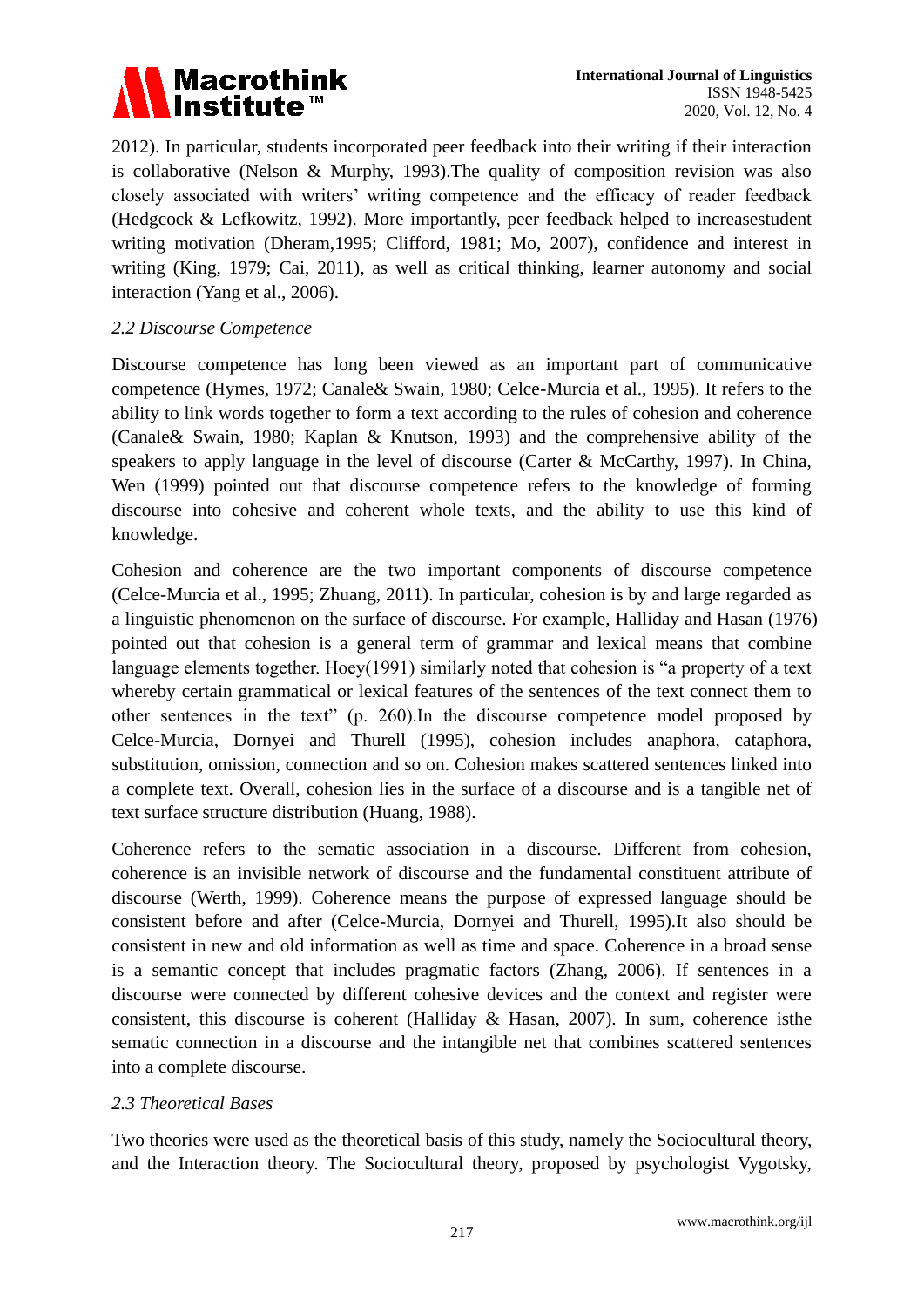

emphasizes that language is a kind of sociocultural behavior, and the process of human cognitive development contains two levels, notably the social level and the individual level (Vygotsky, 1978). There are four basic concepts in this theory: mediation, internalization, Zone of Proximal Development (ZPD) and scaffolding. According to Lantolf and Thorne (2006), Mediation is "the process through which humans deploy culturally constructed artifacts, concepts, and activities to regulate (i.e., gain voluntary control over and transform) the material world or their own and each other's social and mental activity" (p. 79). Internalization is "the process through which members of communities of practice appropriate the symbolic artifacts used in communicative activity and convert them into psychological artifacts that mediate their mental activity" (p. 90). Moreover, According to Vygotsky (1978), ZPD is "the distance between the actual development level as determined by independent problem solving and the level of potential development as determined through problem solving under adult guidance, or in collaboration with more capable peers" (p. 86). Scaffolding was first proposed by Wood, Bruner and Ross (1976). It refers to the process of supporting, which enable children or novice to solve a problem, finish a task or achieve a goal that are beyond the scope of his or her independent efforts.

Interaction hypothesis, proposed by Michael Long in 1981, was based on input hypothesis put forward by Krashen. Interaction refers to the communication among speaker and listeners, and it can facilitate the development of interlocuters. Formal researches indicated that if there is only input or modified input for language learners, they cannot learn language effectively (Wang & Castro, 2010; Namaziandost et al. 2018). Therefore, teachers should pay more attention to the interaction among students in class and try to give more opportunities to students to interaction with each other in order to promote their language development.

From the above literature review, it can be concluded that only a handful of existing studies (e.g., Crosthwaite, 2011) paid attention to the relationship between collaborative writing and the development of students' L2 competence at the discourse level. Therefore, the present study aims to investigate the possible benefits of collaborative writing for Chinese senior high school students' discourse competence. The research questions are as follows:

1) What effects does collaborative writing have on senior high school students' discourse competence in terms of textual cohesion?

2). What effects does collaborative writing have on senior high school students' discourse competence in terms of textual coherence?

#### **3. Methodology**

#### *3.1 Participants*

120 students in the first year of senior high school participated in this study. They are from Class 1908 and Class 1910 of a senior high school in Hunan province, China. Their average age is 15 years old. All of them have learned English for 7 years before they entered senior high school. Class 1908 is the experimental class (EC) and Class 1910 is the controlled class (CC). They are two parallel and intact classes in this school. In order to check whether their previous discourse competence in writing have significant differences before this experiment,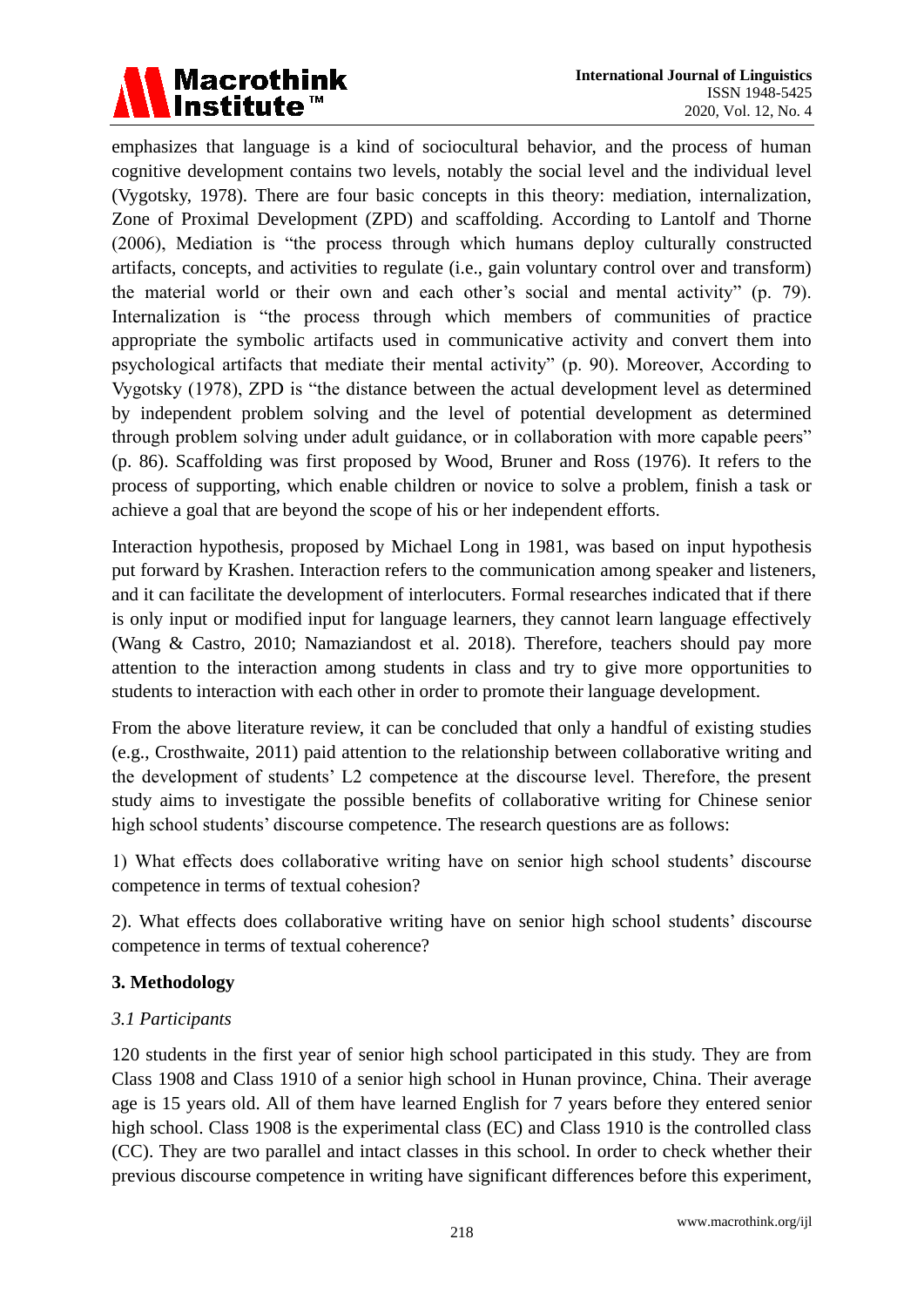

pretest was carried out in 10th October 2019, and students' writing were analyzed by Cohesion Metric Tool 3.0 (abbreviated as Coh-Metrix 3.0)and SPSS 20.0to assess their cohesion and coherence level. The results showed the two classes were at the same level in terms of discourse ability. In experimental class, students were paired according to results of their pretest and there were 30 pairs in experimental class. Students with high cohesion and coherence scores are paired with those with low scores. For the purpose of ensuring the validity and reliability of this experiment, students in these two classes are taught by the same English teacher with the same materials and they had the same number of English lessons every week. In addition, the gender ratio in the two classes is almost the same. For the sake of confidentiality, the students' names were changed to code names to ensure anonymity.

#### *3.2 Research Instruments*

Three writing tests, including the pretest, immediate posttest and delayed posttest, were designed for both experimental class and controlled class. The subjects of composition are chosen from the National College Entrance Examination because of its high validity and reliability.Given the students' proficiency, the difficulty level of vocabulary and grammar in writing tests was adjusted. At the same time, students were provided with help and guidance from their teacher.In addition, the format of these three writing tests was kept similar to the writing tasks inthe students' textbook to reduce their cognitive burden and anxiety.

The pretests aimed to check whether the cohesion and coherence level of these students were similar and werecarried out in the first week of this study. The English writing section of 2017 college entrance examination is used as the pretest. Students from experimental class and control class were required to write the composition individually within 30 minutes. Their writings were collected and analyzed by Coh-Metrix 3.0 and SPSS 20.0. In order to check students' cohesion and coherence level after the experiment, posttests were carried out in the eighth week of this experiment. Students from experimental class and controlled class were required to finish the writing part of 2018 college entrance examination individually. The writing prompt asked the students to write a letter to a foreign friend to introduce local custom, and it was of comparable difficulty with that of the pretests. In addition, a delayed posttest was designed to check the delayed effect of collaborative writing on cohesion and coherence of students' writing. The delayed test was carried out in the tenth week, and it was based onthe English writing section of 2019 college entrance examination. Students' composition of the posttest and delayed posttest were also collected and analyzed by Coh-Metrix 3.0 and SPSS 20.0.

#### *3.3 Research Procedures*

This 10-week experiment is started from 8th October 2019 to 15th December 2019. There are three tests, notablythe pretest, posttest and delayed posttest during the whole process. There were 120 students from two classes in this experiment, with 60 students in each one. Class 1908 was the experimental class, while Class 1910 was the controlled class. During the experiment, the teaching conditions of the two classes were basically similar, and the only difference was the use of teaching methods. While collaborative writing was applied in the experimental class, traditional teaching method was used in the controlled class. Specifically,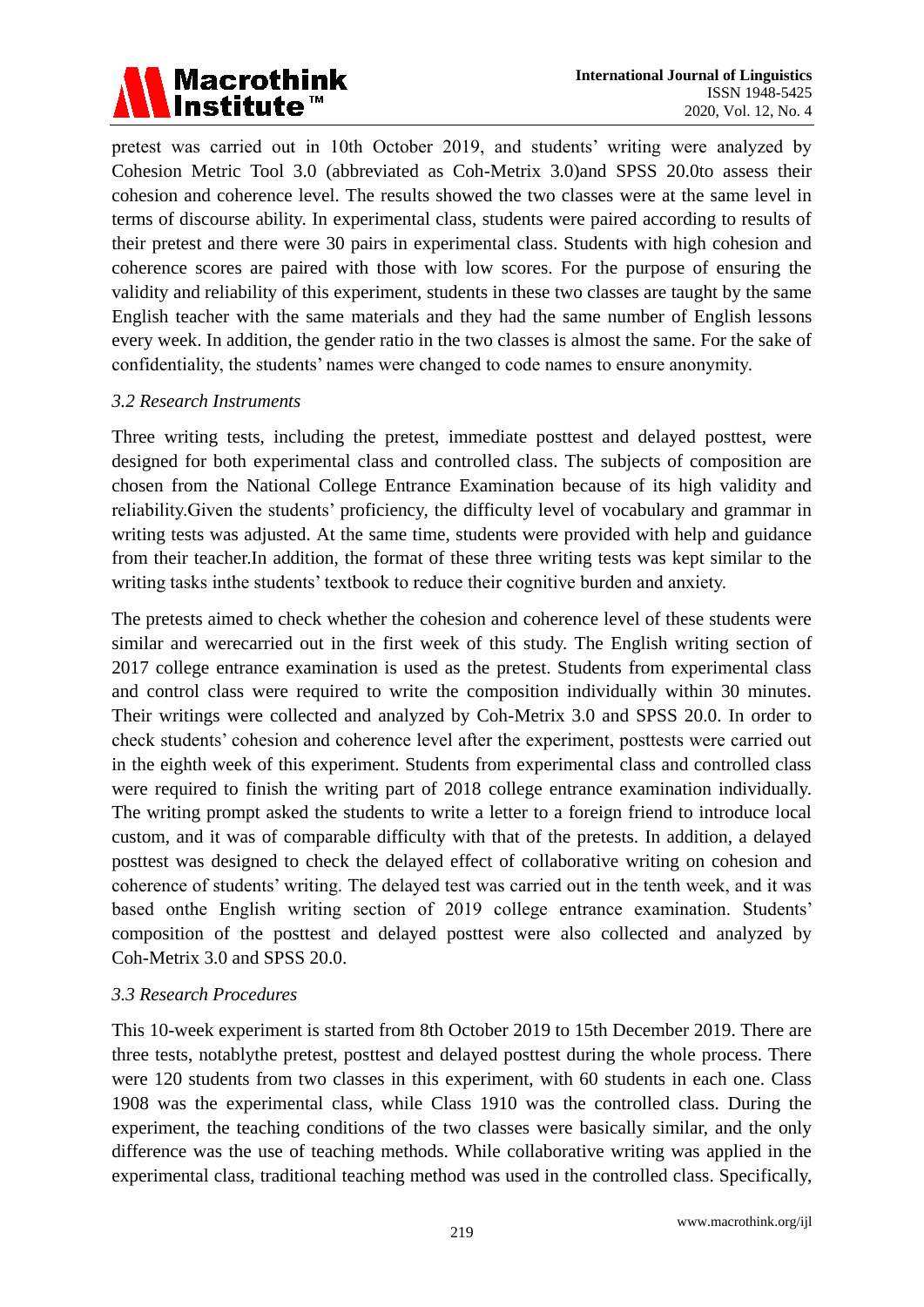

in the experimental class, the students wrote a compositioncollaboratively in pairs, while the students in the control class wrote individually. In the experimental class, students were assigned into pairs according to their pretest results, and they received peer feedback after they finished their writing in pairs, whereas students in the control class only received feedback from their teacher.

#### *3.4 Data Collection*

All of students' writings in these three tests will be evaluated by Coh-Metrix 3.0, a web-based text analysis tool developed by McNamara et al. (2017) from the University of Memphis. Coh-Metrix was designed to analyze cohesion and coherence and Coh-Metrix 3.0 is the latest version. It can analyze 106 lexical, grammatical and semantic features, in 11 different categories that play a prominent role in distinguishing between different texts (Biber, 1998). They are descriptive, text easability principle component scores, referential cohesion, latent sematic analysis (LSA), lexical diversity, connectives, situation model, syntactic complexity, syntactic pattern, density, word information, and readability respectively (Ye, 2015). Many studies found that the cohesion and coherence of a discourse can be accurately analyzed by the indices in Coh-Metrix (Gui, 2003; Duran et al., 2007; Landaueretal, 2007; McNamara et al., 2010). In Jiang's (2016) study, referential cohesion, connectives and LSA are three direct indicators for the analysis of cohesion, and 31 indices under these three indicators. In this study, eight indices (CRFNO l, CRFAO l, CRFSO l, CRFCWO l, LSASS l, LSAPP1, LDTTRc, and LDTTRa) were used to analyze the cohesion level of students' writing.

According to Liang's (2006) study, there are 18 local measures and 4 global measures that can be used in Coh-Metrix for the evaluation ofthe textual coherence of a text, and among these measures, seven indices are closely related to textual coherence of students' writing. In this study, these seven indices (CRFNO1, CRFSO1, CRFAOa, CRFSOa, LSASS1, LSASSp, and LSAPP1) were used to assess the coherence of students' writing. All the data were input into Coh-Metrix 3.0. In addition to the results from Coh-Metrix, two raters assessed these writings using the aforementioned indices and the inter-rater reliability reached 0.92.

#### *3.5 Data Analysis*

The data collected from Coh-Metrix 3.0 were processed through SPSS20.0 to measure the effects of collaborative writing on the development of the students' discourse competence in their writing. In this study, interdependent sample t-test and paired sample t-test were conducted through SPSS 20.0 to answer the three research questions.

#### **4. Results and Discussions**

#### *4.1 The Effects of Collaborative Writing on Students' Textual Cohesion*

The first research question of this study is to explore the effect of collaborative writing on senior high school students' discourse competence in terms of textual cohesion. Cohesion refers to the surface structural features in sentences and paragraphs that connect different parts together (Halliday & Hasan, 1976; Crystal, 1992). Students' writings were analyzed by Coh-Metrix 3.0 and eight indices were used for the analysis of textual cohesion. The independent T-test was performed by SPSS 20.0 to verify if significant differences exist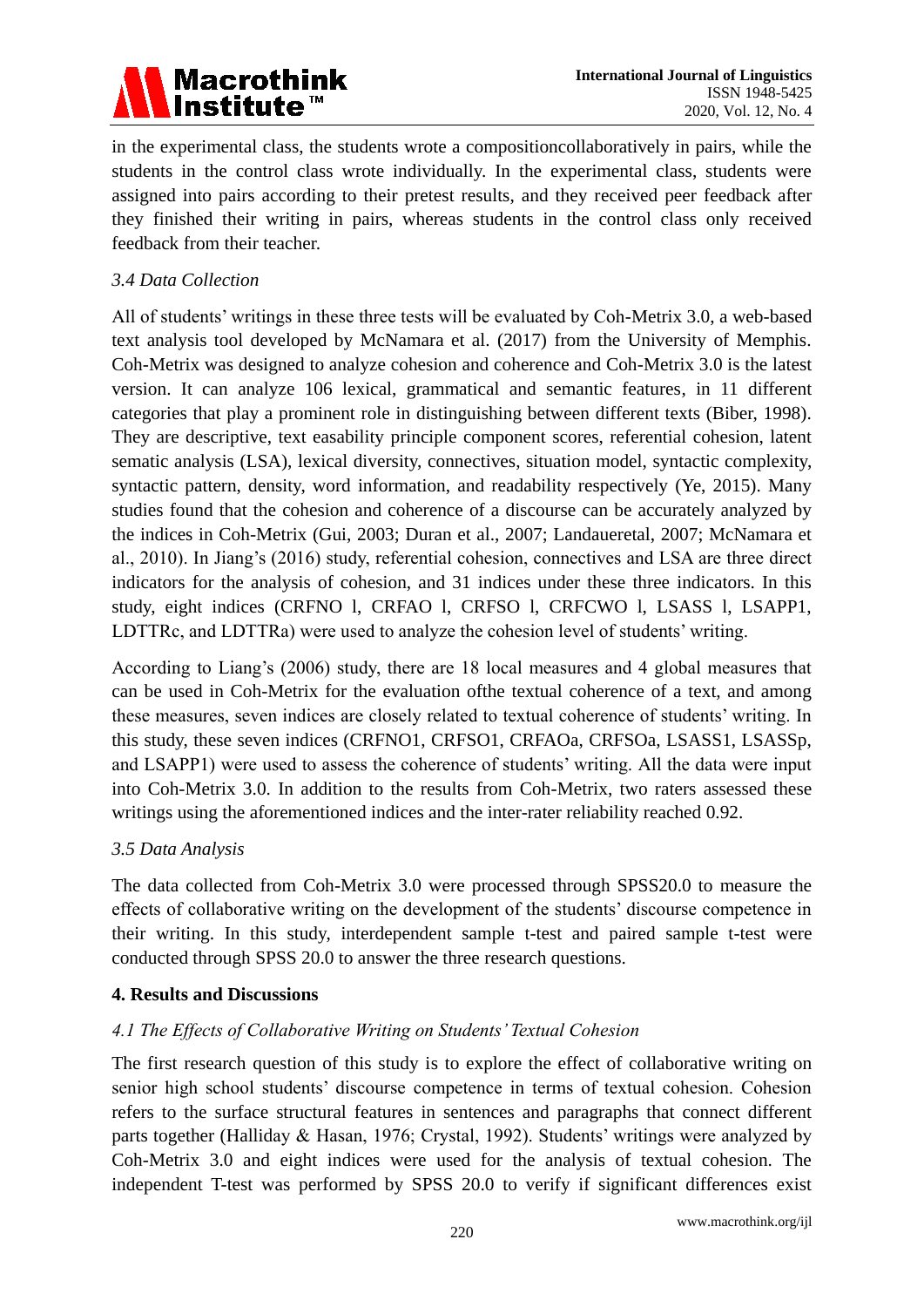# Macrothink<br>Institute™

between the control and the experimental class in terms of the students' discourse competence. The result of students' immediate posttest in the control class and the experimental class were showed in Table 1.

| <b>Class</b>        |    |       | ${\bf SD}$ |      | df |        |
|---------------------|----|-------|------------|------|----|--------|
| Control             | 60 | 2.413 | 5.071      | $-7$ |    | 032*** |
| <b>Experimental</b> | 60 | 3.735 | 4.190      |      |    |        |

Table 1. Comparison of the immediate posttest scores from the two classes

Note. \*\*\*p< .05; M = mean; SD = standard deviation; t = significance test value of regression parameters;  $df = degree of freedom$ ;  $p = p-value$ .

It is easily seen from Table 1, the mean score of the experimental class is 3.735, which is much higher (1.322) than that (2.413) of the control class. The standard deviation of the control class is 5.071 and that of the experimental class is 4.190, suggesting that the dispersion level of the experimental class is lower than that of the control class. Besides, the t value is  $-3.271$  and  $p=0.032 < 0.05$ , which indicated that there were significant differences between these two classes in immediate posttest. Based on the above data, it can be concluded that collaborative writing is more effective than traditional writing teaching method in cultivating students' discourse competence in terms of textual cohesion.

Paired sample T-test was performed to illustrate the effect of collaborative writing on students' discourse competence in terms of textual cohesion. The result was showed in Table 2.It can be seen in the above table, the textual cohesion of students' writing in the experimental class has been enhanced, which was indicated by the increase of mean score from 2.289 to 2.835. In other words, the application of collaborative writing in writing class has increased the textual cohesion level of students by  $23.8\%$ , compared with their initial ability. Besides, t = -3.971 and p=0.03<0.05, which illustrated that there was significant difference statistically before and after the experiment in the experimental class. Thus, the discourse competence of students in terms of textual cohesion has been noticeably improved. Meanwhile, the mean score of the control class did not change much, with an increase of 0.043 between the pretestand the immediate posttest, and the p value is  $0.081 > 0.05$ , which indicated there is no significant difference between these two tests. Therefore, according to the above data, it is easy to see that collaborative writing is more effective than traditional writing teaching method in developing students' textual cohesion.

| <b>Class</b>        | <b>Test</b> | N  | M     | <b>SD</b> |             | df |           |
|---------------------|-------------|----|-------|-----------|-------------|----|-----------|
| <b>Experimental</b> | P           | 60 | 2.289 | 4.873     | $-3.971$ 59 |    | $.003***$ |
|                     |             | 60 | 2.835 | 4.190     |             |    |           |
| <b>Control</b>      | P           | 60 |       |           |             |    |           |
|                     |             | 60 | 2.110 | 5.197     | $-1.892$ 59 |    | .081      |
|                     |             |    | 2.153 | 5.071     |             |    |           |

Table 2. Comparison of the two class' scores between the pretest and immediate posttest

Note. \*\*\*p< .05; P = pretest; I = immediate posttest; M = mean; SD = standard deviation; t = significance test value of regression parameters;  $df = degree of freedom$ ;  $p = p-value$ .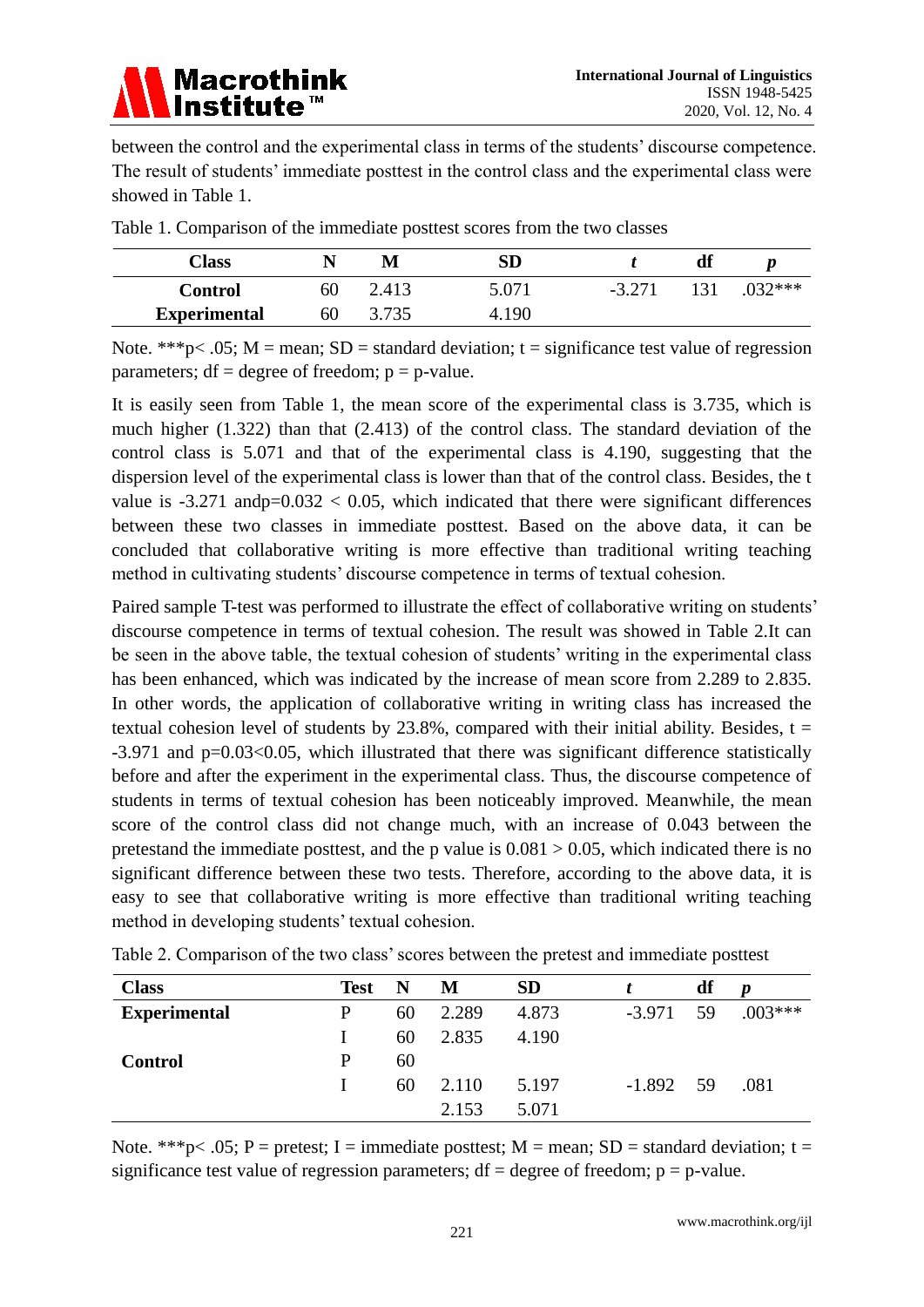

A delayed posttest was designed to verify whether collaborative writing has a long-time effect on improving the students' textual cohesion. It was carried out in the tenth week, two weeks after the end of the experiment. Paired sample t-test was applied to compare the immediate posttest and delayed posttest scores of the two classes. The descriptive statistics of the paired sample T test was showed in 3.

Table 3. Descriptive statistics of the immediate and delayed posttest scores from the two classes

| Class               | Test | N  | Mean  | <b>SD</b> | <b>SEM</b> |
|---------------------|------|----|-------|-----------|------------|
| <b>Control</b>      |      | 60 | 2.153 | 5.071     | .738       |
|                     | D    | 60 | 2.116 | 5.164     | .759       |
| <b>Experimental</b> |      | 60 | 2.859 | 4.190     | .483       |
|                     | D    | 60 | 2.703 | 4.063     | .513       |

Note. N = number of students;  $M =$  mean;  $SD =$  standard deviation;  $SEM =$  Standard Error of Mean.

Table 3 shows clearly that the mean score of students' cohesion level in the control class decreased to 2.116, while the mean score of the experimental class decreased to 2.703. Although the mean score of the experimental class (0.156) decreased more significantly than that of the control class (0.037), the mean score of students' cohesion level in the experimental class is still higher than that of students' cohesion level in the control class.

It can be seen clearly from Table 4 that the Sig. (2-tailed) of the control class is 0.326 and the Sig. (2-tailed) of the experimental class is 0.124, suggesting that there is no significant difference between the immediate posttest and the delayed posttest in these two classes. In other words, the discourse competence in terms of textual cohesion of the students in the experimental class did not change drastically after the experiment.

Table 4. Comparison of the difference of the two classes' scores between immediate and delayed posttest (N=120)

|                  |      |             | 95%CID  |       |       | df | $Sig.(2-tailed)$ |
|------------------|------|-------------|---------|-------|-------|----|------------------|
| Class            | Test | M(SD)       | Lower   | Upper |       |    |                  |
| Control          | I-D  | .037(2.582) | $-716$  | 1.602 | 1.309 | 59 | .326             |
| Experimental I-D |      | .156(2.095) | $-.235$ | 1.960 |       | 59 | 124              |

Note. I = immediate posttest D = delayed posttest M = mean;  $SD$  = standard deviation;  $CID$  = confidence interval of the difference;  $t =$  significance test value of regression parameters; df = degree of freedom;  $Sig = significance$ .

From the above analysis, it is safe to conclude that collaborative writing exerts positive influence on the development of senior high school students' discourse competence in terms of textual cohesion. It is quite clear that the mean scores of the experimental class in the pretest and immediate posttest has increased more than that of the control class in these two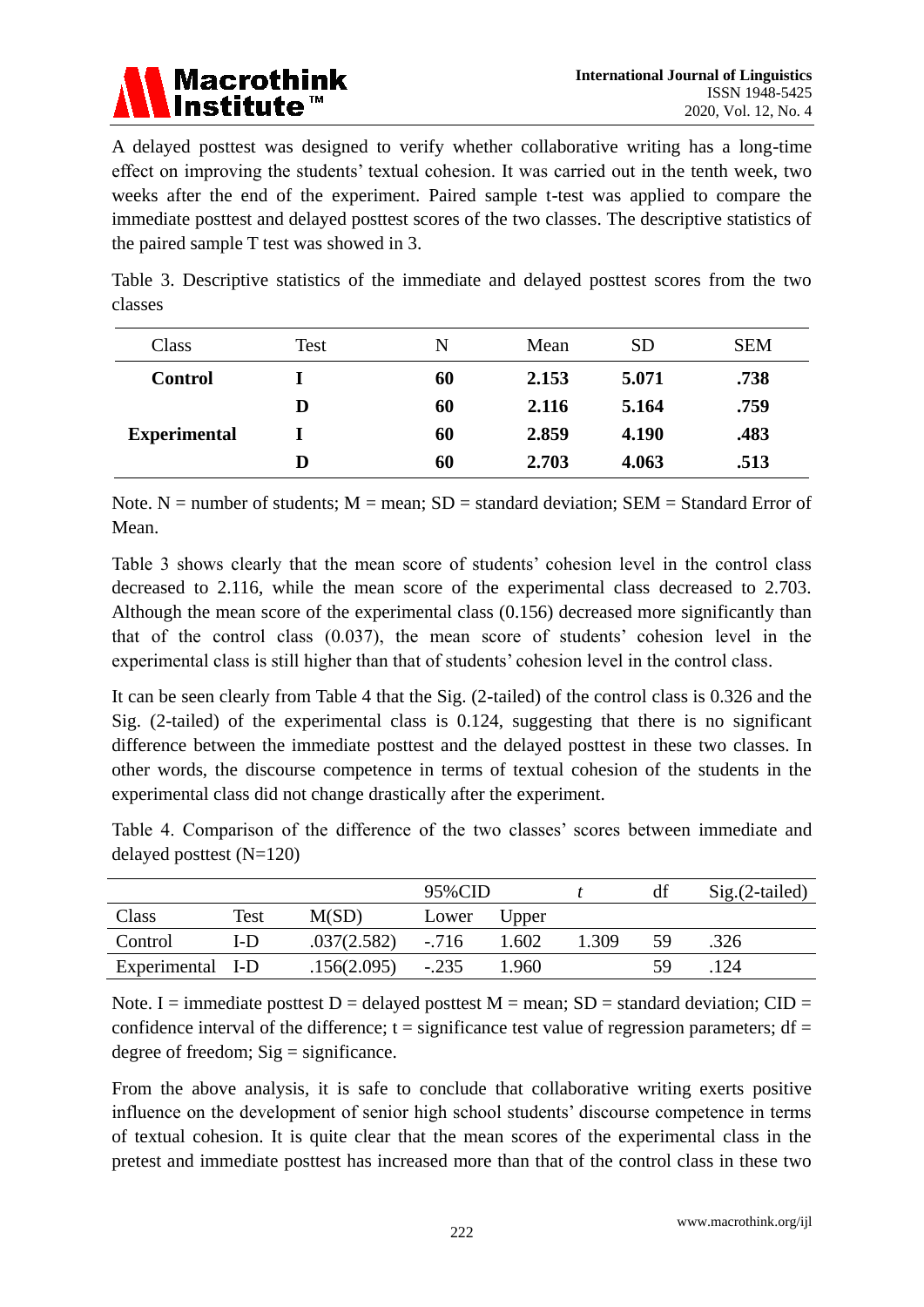### **Macrothink Institute**

tests.It is also clear that the application of collaborative writing in senior high school English writing class is beneficial for sustaining the improvement of students' textual cohesion.

#### *4.2 The Effects of Collaborative Writing on Students' Textual Coherence*

The second research question concerns the effect of collaborative writing on senior high school students' discourse competence in terms of textual coherence. Coherence is considered as the semantic association that exists in a discourse (Halliday & Hasan, 1976; Hu, 1994; Werth, 1999), and it is distinct from cohesion. To assess students' achievement in coherence, they are required to complete an immediate posttest in the eighth week of this study and a delayed posttest in the tenth week of this study. Theirwritings were analyzed by Coh-Metrix 3.0. Based on Liang (2006), among the 106 indices in Coh-Metrix 3.0, 7 were selected for the analysis of textual coherence. The data of textual coherence were input into SPSS 20.0. First, the independent sample T-test was performed to analyze the textual coherence scores gained experimental class and the control class. The result was showed in Table 6.

| <b>Class</b>        |    | <b>Mean</b> | SD    |          | df |           |
|---------------------|----|-------------|-------|----------|----|-----------|
| <b>Control</b>      | 60 | 2.105       | 5.136 | $-2.153$ |    | $.008***$ |
| <b>Experimental</b> | 60 | 2.483       | 4.692 |          |    |           |

Table 6. Comparison of the immediate posttest scores from the two classes

Note. \*\*\*p< .05; M = mean; SD = standard deviation; t = significance test value of regression parameters;  $df = degree of freedom$ ;  $p = p-value$ .

From the above table, we can see that the mean score of the experimental class is 2.483, which is higher (0.378) than that of the control class (2.105). It is clear that the experimental

class outperformed the control class in textual coherence.Moreover, the standard deviation of the experimental class (4.692) is less (0.444) than that of the control class (5.136), indicating indicated the textual coherence scoresgained by the experimental class are at a lower dispersion degree than the ones gained by the control class.In addition, the above data suggest the existence of a significant difference ( $t = 2.513$ ,  $p = 0.008 < 0.05$ ) between the two classes in the immediate posttest scores. As a result, it seems that collaborative writing is more effective than traditional writing teaching methodin fostering senior high school students' textual coherence.

To further reveal the effect of collaborative writing on students' textual coherence, paired sample t test was performed to analyze thepretest and immediate posttest scores gained by these two classes. The results are showed in Table 7.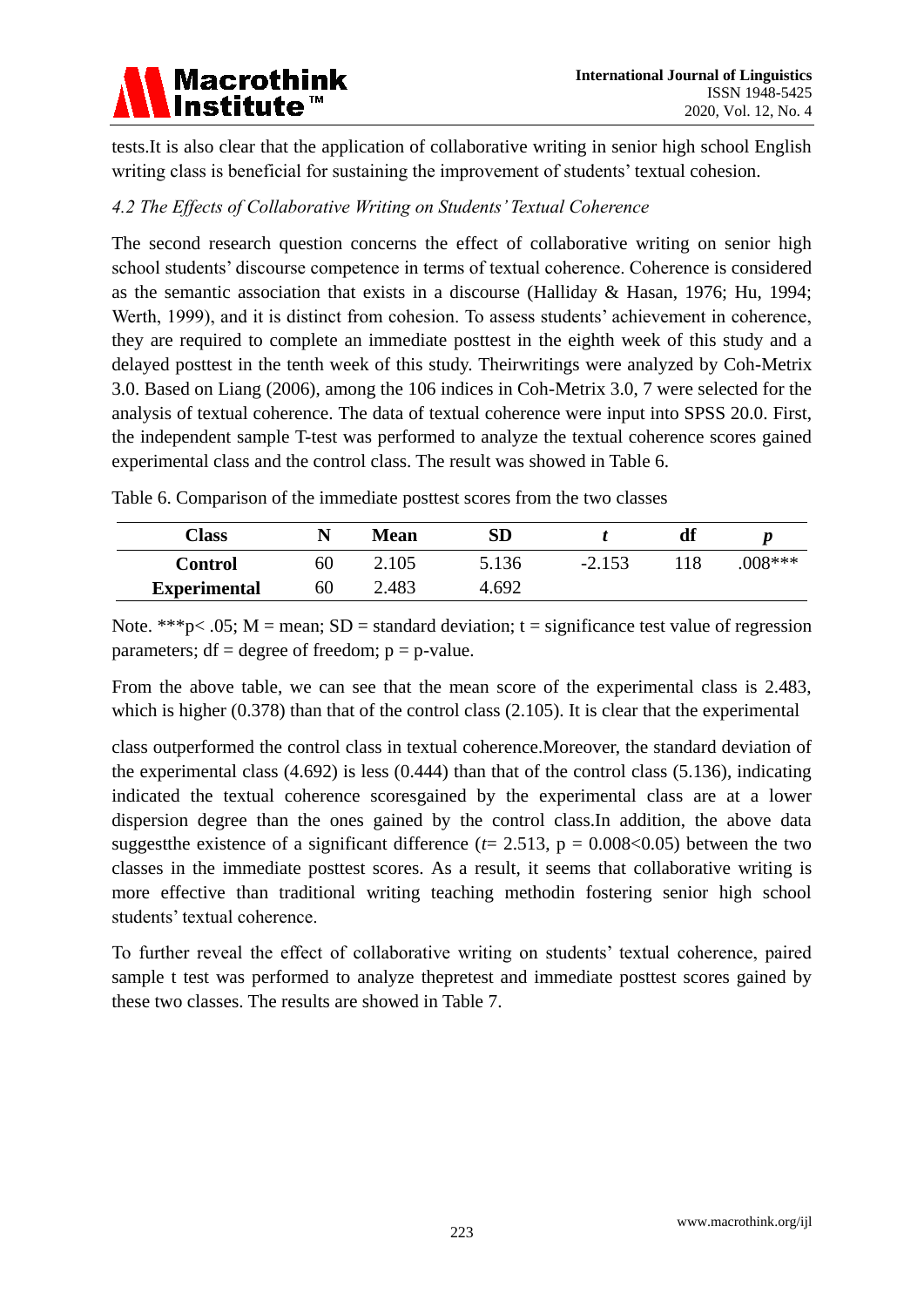

| <b>Class</b>        | Test | N | M              | <b>SD</b> |                  | df |                     |
|---------------------|------|---|----------------|-----------|------------------|----|---------------------|
| <b>Experimental</b> |      |   | 60 2.289 4.873 |           |                  |    | $-5.108$ 59 .003*** |
|                     |      |   | 60 2.483 4.692 |           |                  |    |                     |
| <b>Control</b>      |      |   | 60 2.110 5.197 |           | $-2.194$ 59 .079 |    |                     |
|                     |      |   | 60 2.105 5.136 |           |                  |    |                     |

Table 7. Comparison of the two class' scores between the pretest and immediate posttest

Note. \*\*\*p< .05; P = pretest; I = immediate posttest; M = mean; SD = standard deviation; t = significance test value of regression parameters;  $df = degree of freedom$ ;  $p = p-value$ .

From Table 7 above, it is clear that there is not a big difference between the pretest scores gained by the two classes. However, after the teaching experiment, the mean score of the experimental class raised from 2.289 to 2.483 in the immediate posttest, while that of the control class decreased from 2.110 to 2.105. Similar to textual cohesion scores, the students made significant progress in textual coherence scores ( $t = 5.108$ ,  $p = 0.003 < 0.05$ ) between the pretest and immediate posttest. In contrast with the experimental class, the mean score gained by the control class in the pretest and the immediate posttest only changed slightly. Additionally, for the control class,  $p = 0.079 > 0.05$ , suggesting that there was not any significant difference between these two tests. Therefore, it can be concluded that the experimental class outperformed the control class in the growth of textual coherence.

To assess the long-term effect of collaborative writing on senior high school students' textual coherence, a delayed posttest was performed in the tenth week, two weeks later after the experiment. Table 8 presents the delayed posttest scores analyzed through the paired sample T-test.The results shown in Table 8demonstrate the mean score of the control class increases from 2.105 to 2.163, while for the experimental class, the mean score changed from 2.483 to 2.379.

| <b>Class</b> | Test | N  | М     | <b>SD</b> | <b>SEM</b> |
|--------------|------|----|-------|-----------|------------|
| Control      |      | 60 | 2.105 | 5.136     | .769       |
|              |      | 60 | 2.163 | 5.009     | .853       |
| Experimental |      | 60 | 2.483 | 4.692     | .662       |
|              |      | 60 | 2.379 | 4.998     | .704       |

Table 8. Descriptive statistics of the immediate and delayed posttest scores from the two classes

Note. N = number of students;  $M =$  mean;  $SD =$  standard deviation;  $SEM =$  Standard Error of Mean.

It is easy to see from the Table 9 that for the experimental class, there is no significant difference between the immediate posttest and delayed posttest scores ( $Sig = 0.144$ ). Likewise, the control class did not differ in their textual coherence between the immediate posttest and the delayed posttest (Sig  $= 0.370$ ). Nevertheless, it is noteworthy that the experimental class' mean score (0.104) is higher than that (0.058) of the control class, suggesting that the development of textual coherence maintained to a greater extent, and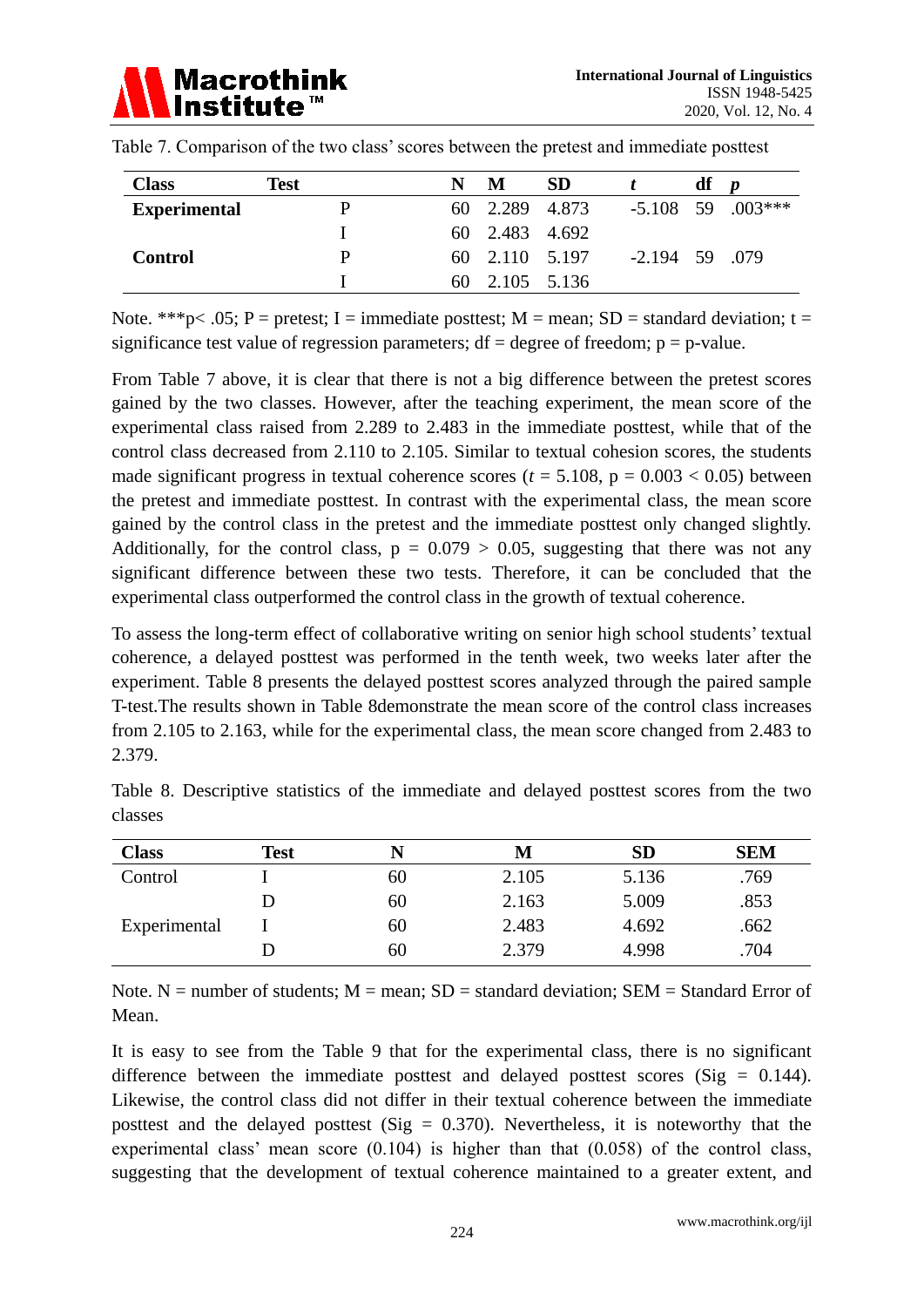

therefore reflecting the long-term effect of collaborative writing.

Table 9. Comparison of the difference of the two classes' scores between immediate and delayed posttest (N=120)

|                  |       |             | 95%CID  |             |          | df   | $Sig.(2-tailed)$ |
|------------------|-------|-------------|---------|-------------|----------|------|------------------|
| Class            | Test  | M(SD)       |         | Lower Upper |          |      |                  |
| Control          | $1-D$ | .058(2.559) | $-.615$ | 1.703       | 1.513 59 |      | .370             |
| Experimental I-D |       | .104(2.286) | $-.304$ | 2.007       |          | -59. | .144             |

Note. I = immediate posttest; D = delayed posttest; M = mean; SD = standard deviation; CID  $=$  confidence interval of the difference;  $t =$  significance test value of regression parameters; df  $=$  degree of freedom;  $Sig =$  significance.

Based on the above analysis, it is safe the draw the conclusion that collaborative writing appeared to have a positive effect on senior high school students' textual coherence. The experimental class scored significantly higher than the control class in the immediate and delayed tests, and their development in textual coherence seemed to last longer than the control class.

This study explored the effect of collaborative writing on the development of Chinese senior high school students' discourse competence in terms of textual cohesion and textual coherence. Results from the pretest, immediate posttest and delayed posttest showed that collaborative writing played a positive role in fostering student's discourse competence. Specifically, compared with the control class, students in the experimental class improved their textual cohesion and coherence both in the immediate and delayed posttests, suggesting the benefits of collaborative writing for the development of both short-term and long-term discourse competence.

Several possible reasons may account for the positive effects of collaborative writing. First of all, in this study, students in the experimental class were assigned into 30 pairs according to the results of their pretest and cooperated with their pairs to produce a composition. Some studies showed that the second language development of students can be facilitated when students work in pairs (Ellis, 2003; Garcia Mayo, 2007; Lantolf, 2000). Students discussed and negotiated with their partners when they worked in pairs, and the negotiation they engage in helped them practice what they had learned in class. According to interaction hypothesis proposed by Long (1981), students pay more attention to the linguistic structures when negotiating meaning with each other, which in turns facilitate their L2 development. Furthermore, the feedback they receive during negotiated interaction is beneficial for their understanding and retention of vocabulary, morphology and syntax (Long, 1996).

From the viewpoint of Sociocultural theory, during negotiated interaction, students jointly produce collaborative dialogue, the kind of dialogue in which students build L2 knowledge and solve L2 problems (Swain, 2000). Collaborative dialogue is claimed to be source of L2 learning (Swain & Watanabe, 2019). It offers students assistance in many ways, including clarifying misunderstanding on L2 and solving writing-related problems (Yeh, H.-C., 2014). In the present study, when producing compositions collaboratively with their peers, students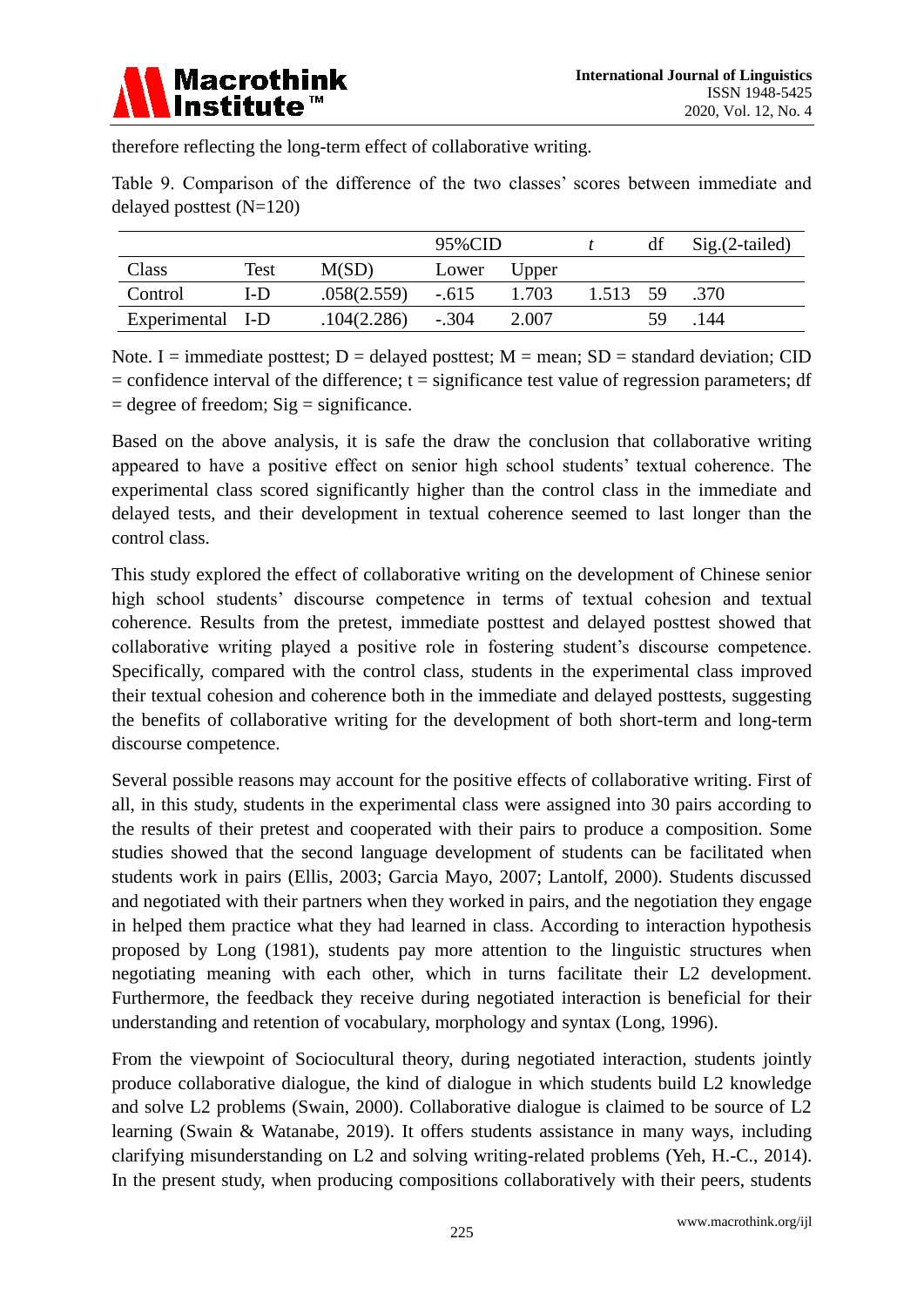

encountered problems with cohesion and coherence, and they needed to solve these problems through continuous reflection and oral explanation. Throughout the collaboration, they engaged in the cognitive activities that mediated the co-construction of linguistic knowledge and enabled them to obtain more in-depth and comprehensive understanding of the cohesion and coherence in the text. This higher-level cognition was subsequently internalized in their minds and embodied in their own writing.

Additionally, during peer-peer collaboration, students provided scaffolded assistance to each other in the ZPD and the acquisition of L2 discourse competence. In the present study, students with higher level of discourse competence were paired with students with lower level. Since students with low level were required to complete tasks that were somewhat beyond their current L2 ability, it was of importance for them to seek assistance from students with higher level. From a sociocultural perspective, this was the occasion where peer-peer scaffolding took place. Scaffolding initially refers to the assistance that adults provide to children in solving the problems that children are not able to solve on their own (Wood, Bruner & Ross, 1976). In peer-peer interaction, students offer assistance to each other and pool their linguistic repertoire together in face of L2 problems (e.g., Donato, 1994; Ohta, 2000). In offering scaffolded assistance to each other, students in the present study were able to produce a coherent and cohesive composition through joint efforts and developed their discourse immediately upon finishing collaborative writing, on the one hand; student with lower level, who might had greater difficulty with the cohesion and coherence of the text, received assistance from students with higher levels and the teacher, and thereby transcended their ZPD, achieved a higher level of discourse competence, incorporated the co-constructed knowledge during discussion into their own composition, and eventually maintained the long-term effect of .

Another factor concerns peer feedback. Many studies showed that peer feedback is beneficial for students to improve their writing quality (Dheram, 1995; Villamil & De Guerrere, 1998; Tsui & Ng 2000). In this study, students received feedback both from their peers and their teacher. Particularly, after students finish their writing, they exchange their writings and evaluate the quality of their partners' writing in terms of the correct use of cohesion and coherence. Peer feedback in written or spoken form was provided after their evaluation. Then the teacher collected and assessed all the students' written work, followed by teacher feedback given in written and oral form. Peer feedback not only helped students identify the errors in their writing but also enabled the peer readers to realize the errors they were likely to commit (Dheram, 1995; Clifford, 1981; Graham & Perin, 2007). The combination of peer and teacher feedback was crucial for students to notice both the positive and negative evidence of the use of cohesion and coherence, and by extension, the development of their discourse competence.

#### **5. Conclusion and Pedagogical Implications**

Findings of the present study showed that the mean scores of textual cohesion and coherence of the experimental class is higher than that of the control class. Therefore, collaborative writing seemed to have a positive, short-term and long-term effect on the development of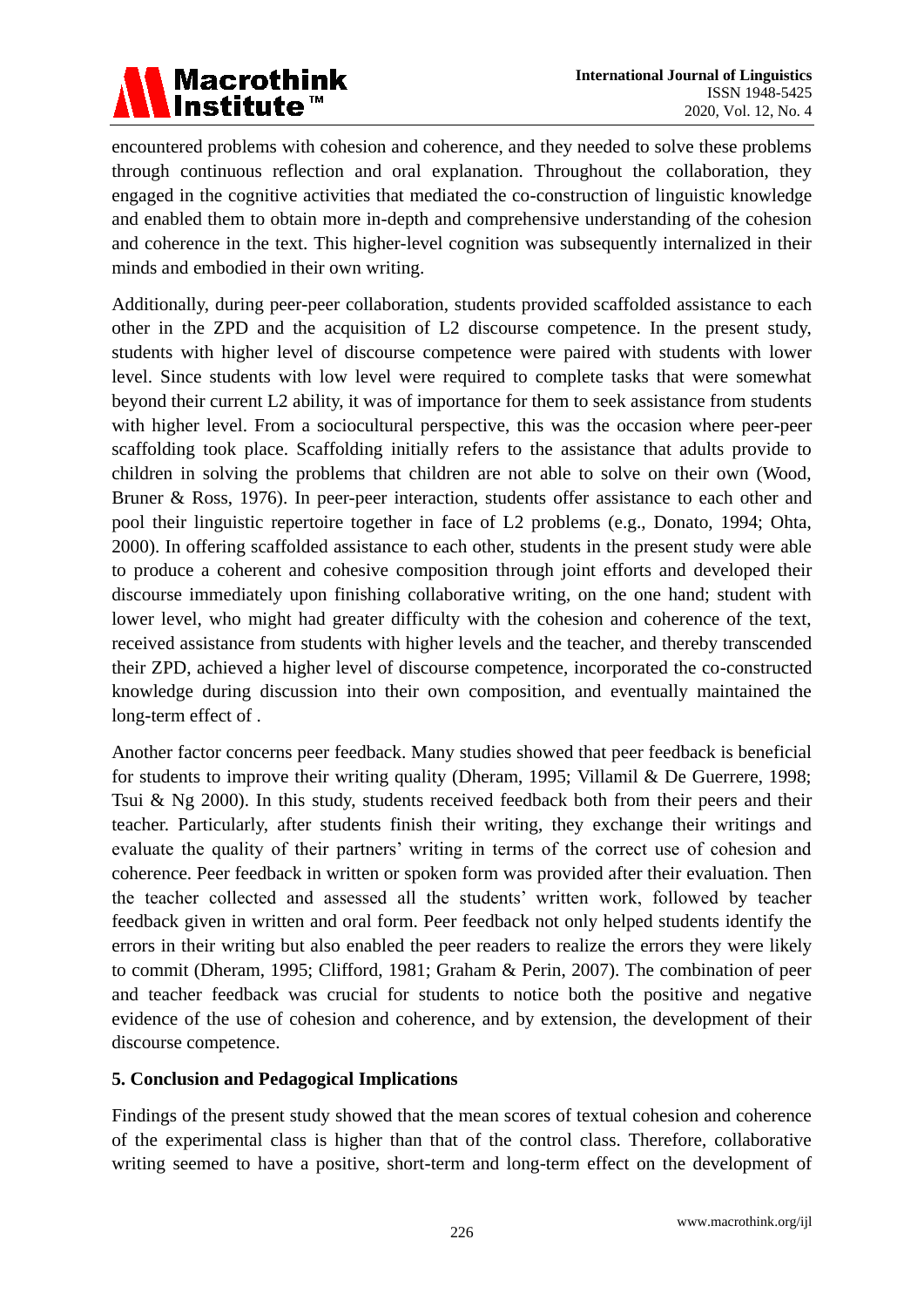

Chinese senior high school students' discourse competence.

This study has several implications for teaching writing. First of all, students need to learn how to collaborate with their peers, provide each other scaffolded assistance, and offer each other useful feedback. They need to know how to internalize the co-constructed knowledge about cohesion and coherence based on their discussion with their peers so that they can traverse their ZPD more efficiently and smoothly. Additionally, teachers should be aware of the kind of student grouping that are more suitable for the occurrence of scaffolding, and provide intervention in a timely fashion when students encounter difficulty during collaborative writing.

There are some limitations for this study. The first one is the length of the study. For the reason that both the students and the teacher need time to be familiar with collaborative writing, the duration of the study, ten weeks, may affect the results of the study. In addition, all the 120 participants in this study are basically intermediate level learners of English, and they have very limited exposure to peer collaboration and English writing, which may detract from the generalization of the results. Therefore, for future studies, participants should be given more time to be acquainted with the operation of collaborative writing and be better prepared. Additionally, a larger sample size and more indices from Coh-Metrix 3.0 are necessary to determine the extent to which collaborative writing contributes to the development of students' discourse competence.

#### **Acknowledgments**

This paper is part of results of the Youth Project supported by Hunan Provincial Planning Office of Social Sciences (Grant No. 17YBQ076).

#### **References**

Abrams, Z. I. (2019). Collaborative writing and text quality in Google Docs. *Language Learning & Technology*, *23*(2), 22-42.

Aydin, Z., & Yildiz, S. (2014). Using wikis to promote collaborative EFL writing. *Language Learning and Technology*, *18*(1), 160-180.

Badger, R., & White, G. (2000). A process genre approach to teaching writing. *ELT journal*, *54*(2), 153-160. https://doi.org/10.1093/elt/54.2.153

Bamberg, B. (1983). What makes a text coherent?. *College Composition and Communication*, *34*(4), 417-429. https://doi.org/10.2307/357898

Belcher, D. D. (1990). Peer vs. teacher response in the advanced composition class. *Issues in Writing*, *2*(2), 128.

Biber, D. (1991). *Variation across speech and writing*. Cambridge University Press.

Bikowski, D., & Vithanage, R. (2016). Effects of web-based collaborative writing on individual L2 writing development. *Language Learning & Technology*, *20*(1), 79-99.

Cai, K. G. (2011). A comparative study of online peer feedback and teacher feedback for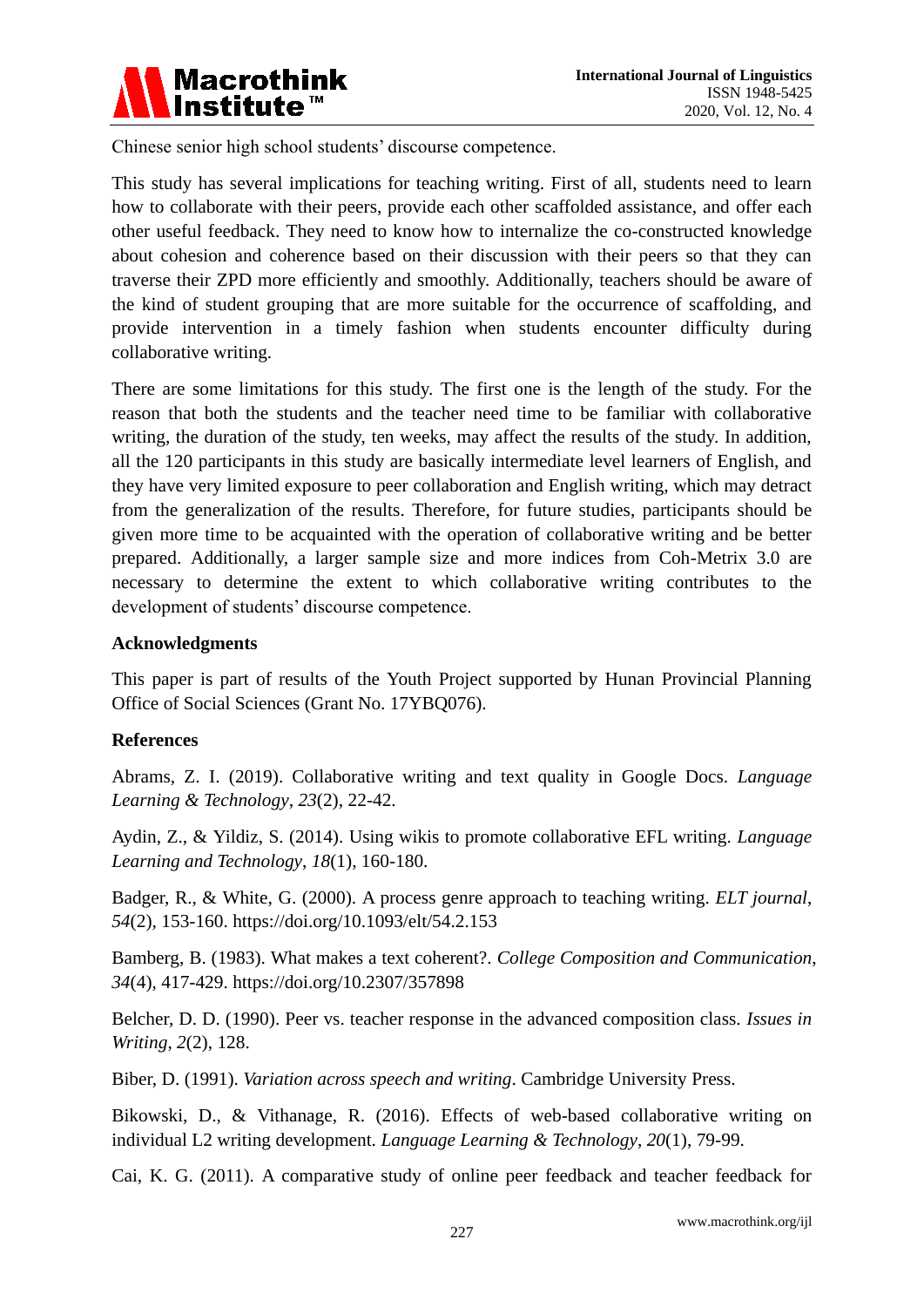

Chinese college students in English writing. *Foreign Language*, *2*, 65-72.

Canale, M. (1983). *On some dimensions of language proficiency*. The Ontario Institute for Studies in Education.

Canale, M., & Swain, M. (1980). Theoretical bases of communicative approaches to second language teaching and testing. *Applied Linguistics*, *1*(1), 1-47. https://doi.org/10.1093/applin/1.1.1

Carter, R., & McCarthy, M. (1997). *Exploring spoken English* (Vol. 2). Cambridge University Press.

Celce-Murcia, M., & Olshtain, E. (2005). Discourse-Based Approaches: A New Framework for Second Language Teaching and Learning. In *Handbook of research in second language teaching and learning* (pp. 753-766). Routledge.

Celce-Murcia, M., Brinson, D., & Goodwin, G. (1983). *English pronunciation: A course for teachers of English to speakers of other languages*.

Celce-Murcia, M., Dörnyei, Z., & Thurrell, S. (1995). Communicative competence: A pedagogically motivated model with content specifications. *Issues in Applied Linguistics*, *6*(2), 5-35.

Challob, A. A. I., Bakar, N. A., & Latif, H. (2016). Collaborative Blended Learning Writing Environment: Effects on EFL Students' Writing Apprehension and Writing Performance. *English Language Teaching*, *9*(6), 229-241. https://doi.org/10.5539/elt.v9n6p229

Cook, G. (1989). *Discourse*. Oxford: Oxford University Press.

Crosthwaite, P. (2011). The Effect of Collaboration on the Cohesion and Coherence of L2 Narrative Discourse between English NS and Korean L2 English users. *Asian EFL Journal*, *13*, 4.

Crystal, D. (1992). *An Encyclopedia Dictionary of Languages*. Oxford: Blackwell.

Dheram, P. K. (1995). Feedback as a two-bullock cart: A case study of teaching writing. *ELT Journal*, *49*(2), 160-168. https://doi.org/10.1093/elt/49.2.160

Ede, L. S., & Lunsford, A. A. (1992). *Singular texts/plural authors: Perspectives on collaborative writing*. SIU Press.

Elola, I. (2010). Collaborative writing: Fostering foreign language and writing conventions development. *Language Learning & Technology*, *14*(3), 51-71.

Falchikov, N. (1995). Peer feedback marking: Developing peer assessment. *Innovations in Education and Training International*, *32*(2), 175-187. https://doi.org/10.1080/1355800950320212

Fu, H. (2013). Discourse convergence and the cultivation of coherent consciousness and ability. *Foreign Language Teaching in Primary and Secondary Schools*, *8*, 13-17.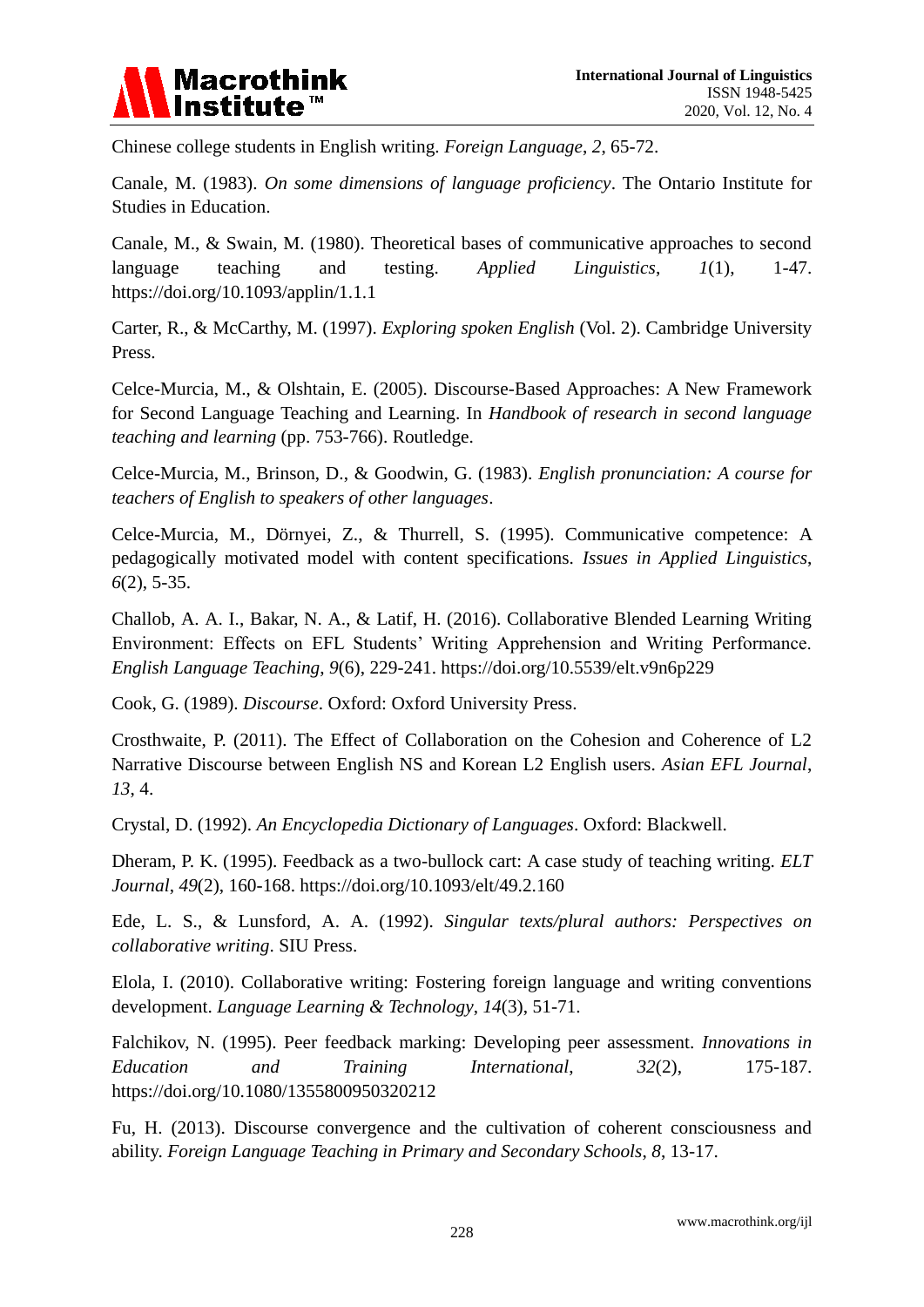

Graham, S., & Perin, D. (2007). What we know, what we still need to know: Teaching adolescents to write. *Scientific Studies of Reading*, *11*(4), 313-335. https://doi.org/10.1080/10888430701530664

Grami, G. M. A. (2012). Online Collaborative Writing for ESL Learners Using Blogs and Feedback Checklists. *English Language Teaching*, *5*(10), 43-48. https://doi.org/10.5539/elt.v5n10p43

Halliday, M. A. K., & Hasan, R. (1989). *Language, context, and text: Aspects of language in a social-semiotic perspective*.

Halliday, M. A. K., & Hasan, R. (2014). *Cohesion in English*. Routledge. https://doi.org/10.4324/9781315836010

Halliday, M. A. K., & Kress, G. R. (1976). *System and function in language: Selected papers.*  Oxford University Press.

Halliday, M., Matthiessen, C. M., & Matthiessen, C. (2014). *An introduction to functional grammar*. Routledge. https://doi.org/10.4324/9780203783771

Hedgcock, J., & Lefkowitz, N. (1992). Collaborative oral/aural revision in foreign language writing instruction. *Journal of Second Language Writing*, *1*(3), 255-276. https://doi.org/10.1016/1060-3743(92)90006-B

Hoey, M. (1991). *Patterns of lexis in text* (Vol. 299). Oxford: Oxford University Press.

Hsu, H. C., & Lo, Y. F. (2018). Using wiki-mediated collaboration to foster L2 writing performance. *Language Learning & Technology*, *22*(3), 103-123.

Hu, Zh. L. (1994). *The convergence and coherence of discourse*. Shanghai: Shanghai Foreign Language Education Publishing.

Huang, G. W. (1988). *Summary of Discourse Analysis*. Hunan Education Press.

Hymes, D. (1972). On communicative competence. *Sociolinguistics*, 269-293.

Jiang, J. L. (2016). Application of Coh-Metrix tools in foreign language teaching and research. *Chinese Foreign Language*, *5*, 58-65.

Kessler, G., Bikowski, D., & Boggs, J. (2012). Collaborative writing among second language learners in academic web-based projects. *Language Learning & Technology*, *16*(1), 91-109.

Kormos, J. (2014). Differences across modalities of performance. *Task-Based Language Learning-Insights From and for L2 Writing*, 193-216. https://doi.org/10.1075/tblt.7.08kor

Li, M., & Zhu, W. (2017). Good or bad collaborative wiki writing: Exploring links between group interactions and writing products. *Journal of Second Language Writing*, *35*, 38-53. https://doi.org/10.1016/j.jslw.2017.01.003

Liang, M. Ch. (2006). Study of the consistency of the learner's written discourse. *Doctoral dissertation.*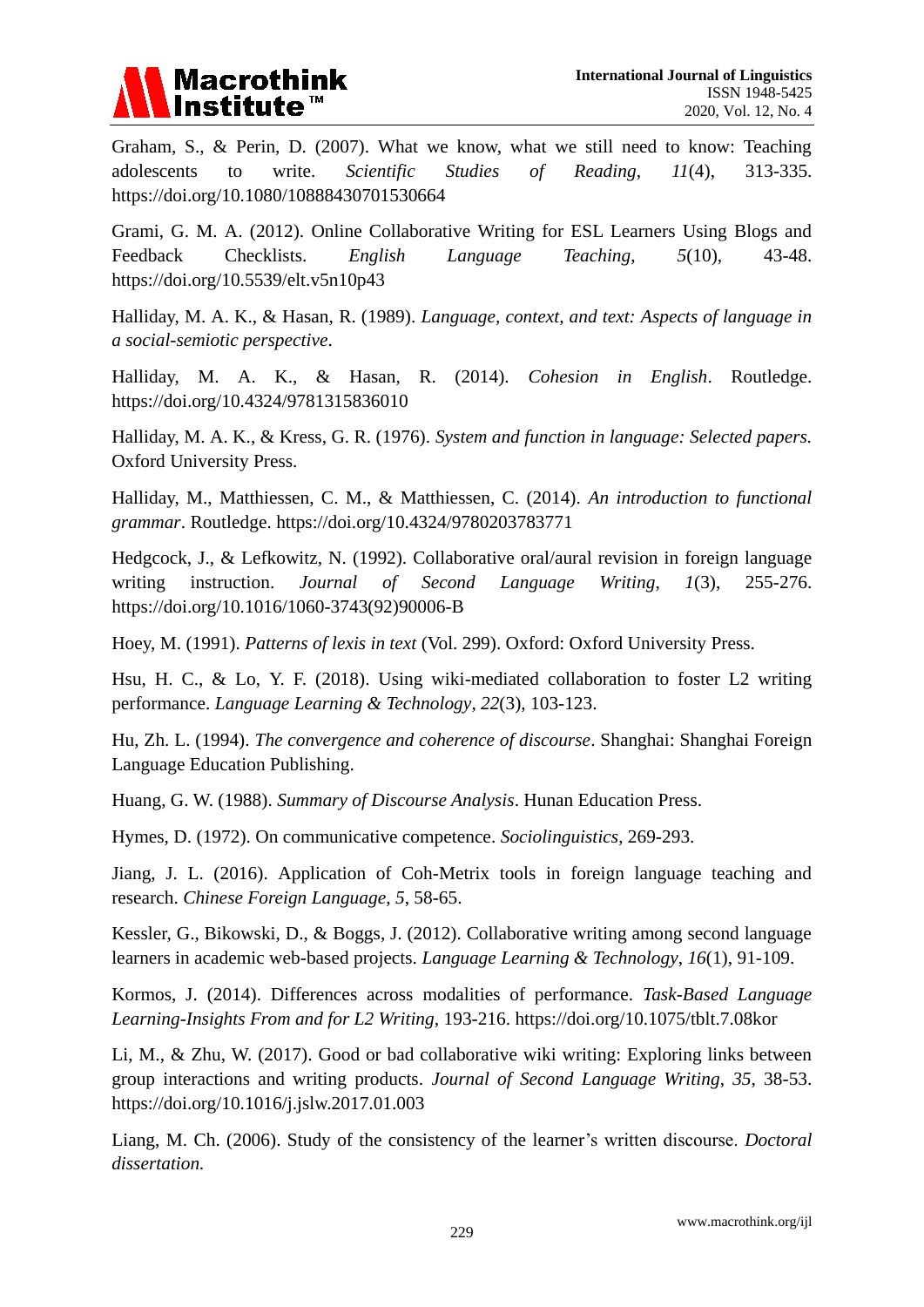

Liu, Ch. D. (1999). *Teaching Discourse*. Shanghai Foreign Language Education Press.

Long, M. H. (1981). Input, interaction, and second-language acquisition. *Annals of the New York Academy of Sciences*, *379*(1), 259-278. https://doi.org/10.1111/j.1749-6632.1981.tb42014.x

Lowry, P. B., Curtis, A., & Lowry, M. R. (2004). Building a taxonomy and nomenclature of collaborative writing to improve interdisciplinary research and practice. *The Journal of Business Communication (1973)*, *41*(1), 66-99. https://doi.org/10.1177/0021943603259363

Mangelsdorf, K. (1992). Peer reviews in the ESL composition classroom: What do the students think?. *ELT Journal*, *46*(3), 274-284. https://doi.org/10.1093/elt/46.3.274

McCulley, G. A. (1985). Writing quality, coherence, and cohesion. *Research in the Teaching of English*, 269-282.

Miller, C. R. (1984). Genre as social action. *Quarterly Journal of Speech*, *70*(2), 151-167. https://doi.org/10.1080/00335638409383686

Min, H. T. (2005). Training students to become successful peer reviewers. *System*, *33*(2), 293-308. https://doi.org/10.1016/j.system.2004.11.003

Ministry of Education of the People's Republic of China. (2018). *General High School English Curriculum Standard* (2017 ed.). Beijing.

Mo, J. H. (2007). Peer review: Improving the autonomy of college students' writing*. Doctoral dissertation*.

Namaziandost, E., Esfahani, F. R., Nasri, M., & Mirshekaran, R. (2018). The effect of gallery walk technique on pre-intermediate EFL learners' speaking skill. *Language Teaching Research Quarterly*, *8*, 1-15.

Namaziandost, E., Saray, A. A., & Esfahani, F. R. (2018). The effect of writing practice on improving speaking skill among pre-intermediate EFL learners. *Theory and Practice in Language Studies*, *8*(12), 1690-1697. https://doi.org/10.17507/tpls.0812.16

Nelson, G. L., & Murphy, J. M. (1993). Peer response groups: Do L2 writers use peer comments in revising their drafts?. *TESOL Quarterly*, *27*(1), 135-141. https://doi.org/10.2307/3586965

Paulus, T. M. (1999). The effect of peer and teacher feedback on student writing. *Journal of Second Language Writing*, *8*(3), 265-289. https://doi.org/10.1016/S1060-3743(99)80117-9

Prodromou, L. (1995). The backwash effect: from testing to teaching. *English Language Teaching Journal*, *21*(1), 1-25. https://doi.org/10.1093/elt/49.1.13

Rayers, C. (1987). Writing Should Be Sharing. *Reading*, *21*(2), 115-24. https://doi.org/10.1111/j.1467-9345.1987.tb00631.x

Ross, J. A. (1995). Effects of feedback on student behavior in cooperative learning groups in a grade 7 math class. *The Elementary School Journal*, *96*(2), 125-143.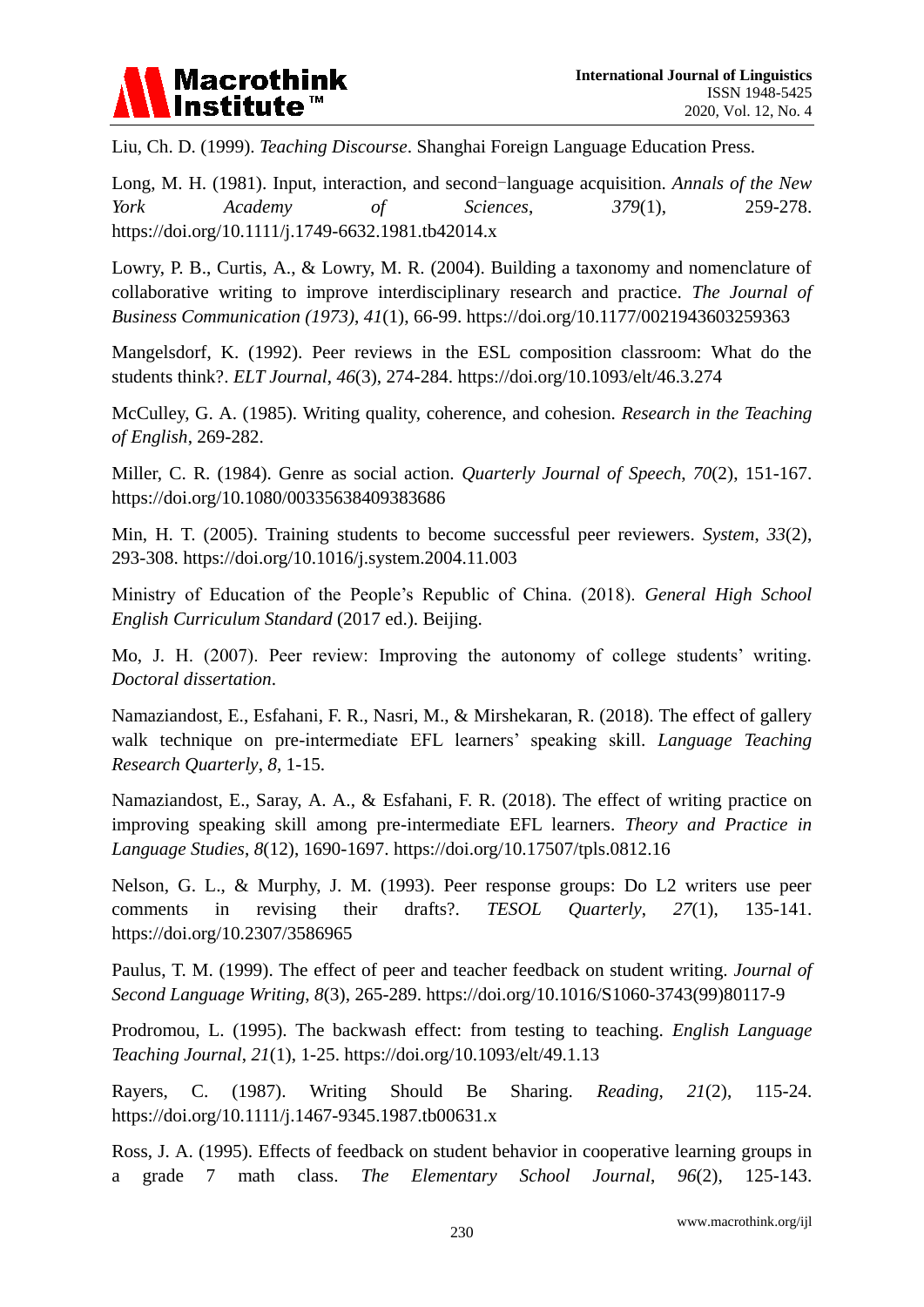

https://doi.org/10.1086/461818

Shang, Y. Zh. (2015). To develop students' Written Expression skills in English from the point of view of text convergence. *Teaching and Management*, *27*, 13-28.

Shao, M. L. (2009) Peer evaluation in the English professional writing teaching research. *Foreign Language Teaching Theory and Practice*, *2*, 47-53.

Storch, N. (2002). Patterns of interaction in ESL pair work. *Language Learning*, *52*(1), 119-158. https://doi.org/10.1111/1467-9922.00179

Storch, N. (2011). Collaborative writing in L2 contexts: Processes, outcomes, and future directions. *Annual Review of Applied Linguistics*, *31*, 275-288. https://doi.org/10.1017/S0267190511000079

Strobl, C. (2013). Affordances of Web 2.0 technologies for collaborative advanced writing in a foreign language. *Calico Journal*, *31*(1), 1-18. https://doi.org/10.11139/cj.31.1.1-18

Swain, M., Kinnear, P., & Steinman, L. (2015). Sociocultural theory in second language education: An introduction through narratives (Vol. 11). *Multilingual matters*. https://doi.org/10.21832/9781783093182

Tribble, C., & Jones, G. (1997). *Concordances in the classroom: A resource guide for teachers*. Athelstan.

Tsui, A. B., & Ng, M. (2000). Do secondary L2 writers benefit from peer comments?. *Journal of Second Language Writing*, *9*(2), 147-170. https://doi.org/10.1016/S1060-3743(00)00022-9

Villamil, O. S., & Guerrero, M. C. D. (1998). Assessing the impact of peer revision on L2 writing. *Applied Linguistics*, *19*(4), 491-514. https://doi.org/10.1093/applin/19.4.491

Watanabe, Y., & Swain, M. (2007). Effects of proficiency differences and patterns of pairinteraction on second language learning: Collaborative dialogue between adult ESL learners. *Language Teaching Research*, *11*(2), 121-142. https://doi.org/10.1177/136216880607074599

Weissberg, R. (2006). *Connecting speaking & writing in second language writing instruction*. Ann Arbor: University of Michigan Press. https://doi.org/10.3998/mpub.6702

Wen, Q. F. (1999). *Oral English Test and Teaching*. Shanghai: Shanghai Foreign Language Education Press.

Werth, M. R. (1999). *The Influence of Coherence in Text Linguistics*. Cambridge: Cambridge University Press.

Wigglesworth, G., & Storch, N. (2009). Pair versus individual writing: Effects on fluency, complexity and accuracy. *Language Testing*, *26*(3), 445-466. https://doi.org/10.1177/0265532209104670

Wigglesworth, G., & Storch, N. (2012). What role for collaboration in writing and writing